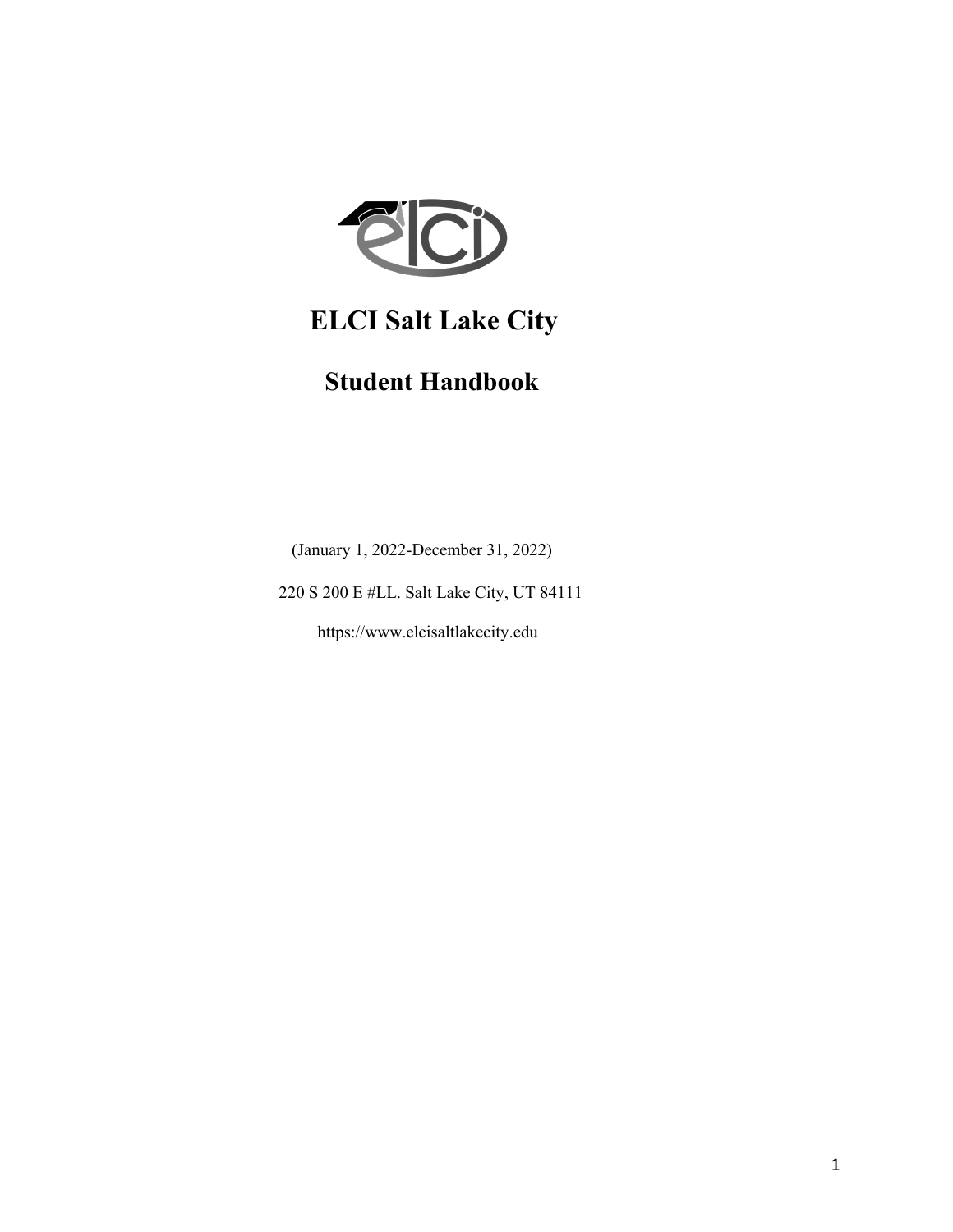

# **1. Welcome to ELCI Salt Lake City**

Welcome to ELCI Salt Lake City! We are happy you will be studying English with us. We want you to have a wonderful experience here and will do everything we can to help you.

The activities in and out of class will help you improve your English. You will not only learn from teaching materials, but you will have the chance to meet other international students and native speakers of English in the community. You will become a "citizen of the world" through these experiences.

This handbook gives you some information you need to know as a student of ELCI Salt Lake City. It is important that you understand everything in this book. If you don't understand something, or would like more information, please ask your teachers, the Academic Director or someone in our office.

**2. Important ELCI Salt Lake City Information** You should keep this information in your wallet or purse AT ALL TIMES because you might need to talk to us when you are not at the center.





```
School Address: 220 S 200 E #LL. Salt Lake City, UT 84111
Phone number: 1-800-487-2499
Emergency number: 619-921-7774
Email: info@ELCISaltLakeCity.edu
```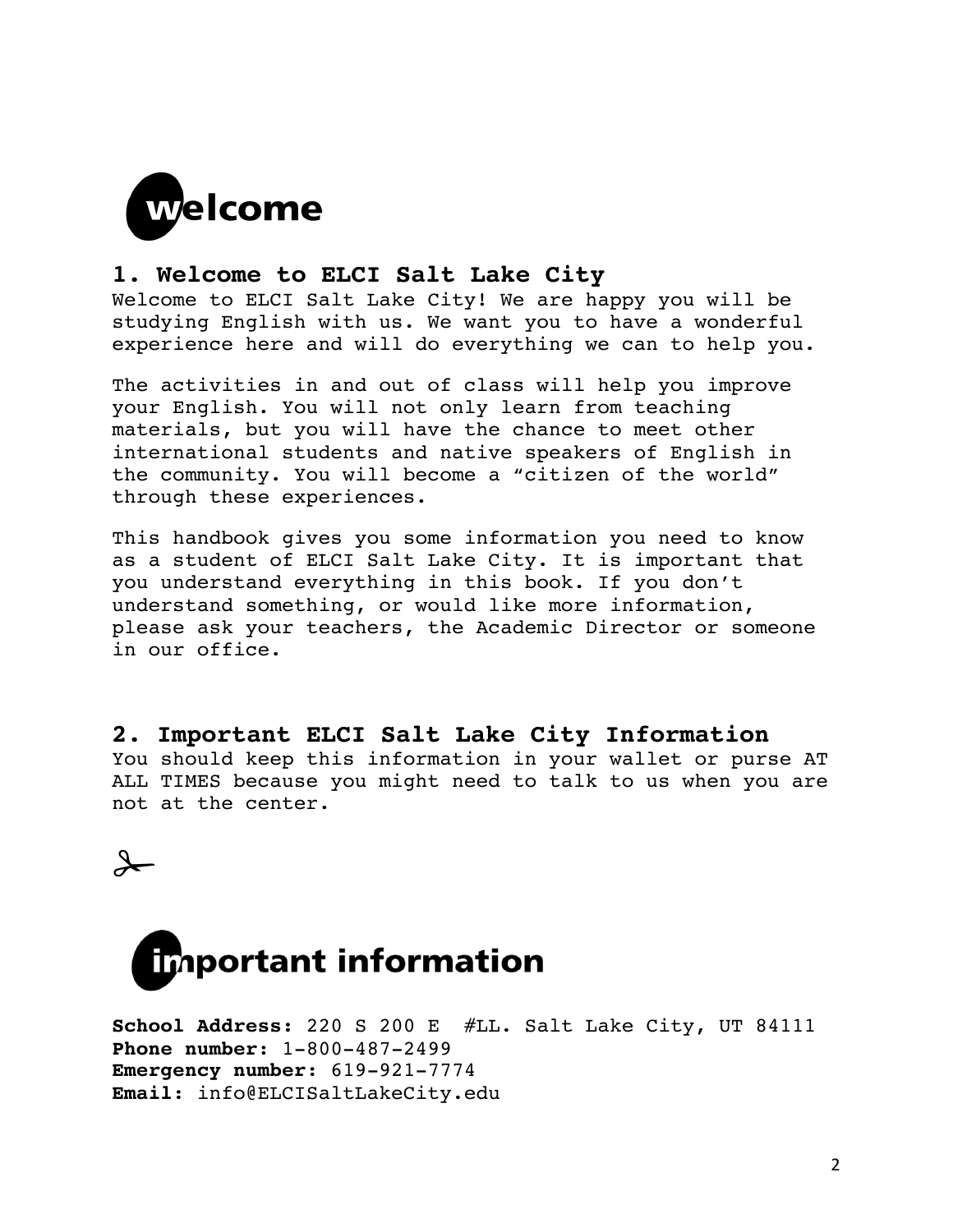**Website**: https://www.elcisaltlakecity.edu



# **4. Helpful Hints for Students**

We want you to learn English quickly. To do this, you should always:

**Attend class:** If you want to progress quickly, you need to come to class everyday.

**Be on time:** This is polite, as well as necessary

**Come prepared:** Bring your books, pens, pencils, notebooks, and homework to class every day.

**Speak only English:** You must speak English at all times at ELCI Salt Lake City, even when you are talking to people who speak your first language. Teachers and office workers who hear you speaking your language will ask you to speak English. If you continue to speak your language, you may be asked to speak to the Academic Director, the Assistant Director or Center Director about this. Make lots of friends with other students who don't speak your language and people who speak English. The more you speak English, the faster you will learn it, so speak it all the time!

**Be polite:** do not eat in the classroom and TURN OFF ALL CELL PHONES!



# **5. Progress from Level to Level**

There are five levels of English study at ELCI Salt Lake City: Beginning; Pre-Intermediate; Intermediate; High Intermediate, Advanced. ELCI SLC has four terms per year— Winter, Spring, Summer, and Fall. One term is three months. Each term has three sessions; one session is one month. If you do well in your classes, you can move from the Beginning level all the way to the end of High Intermediate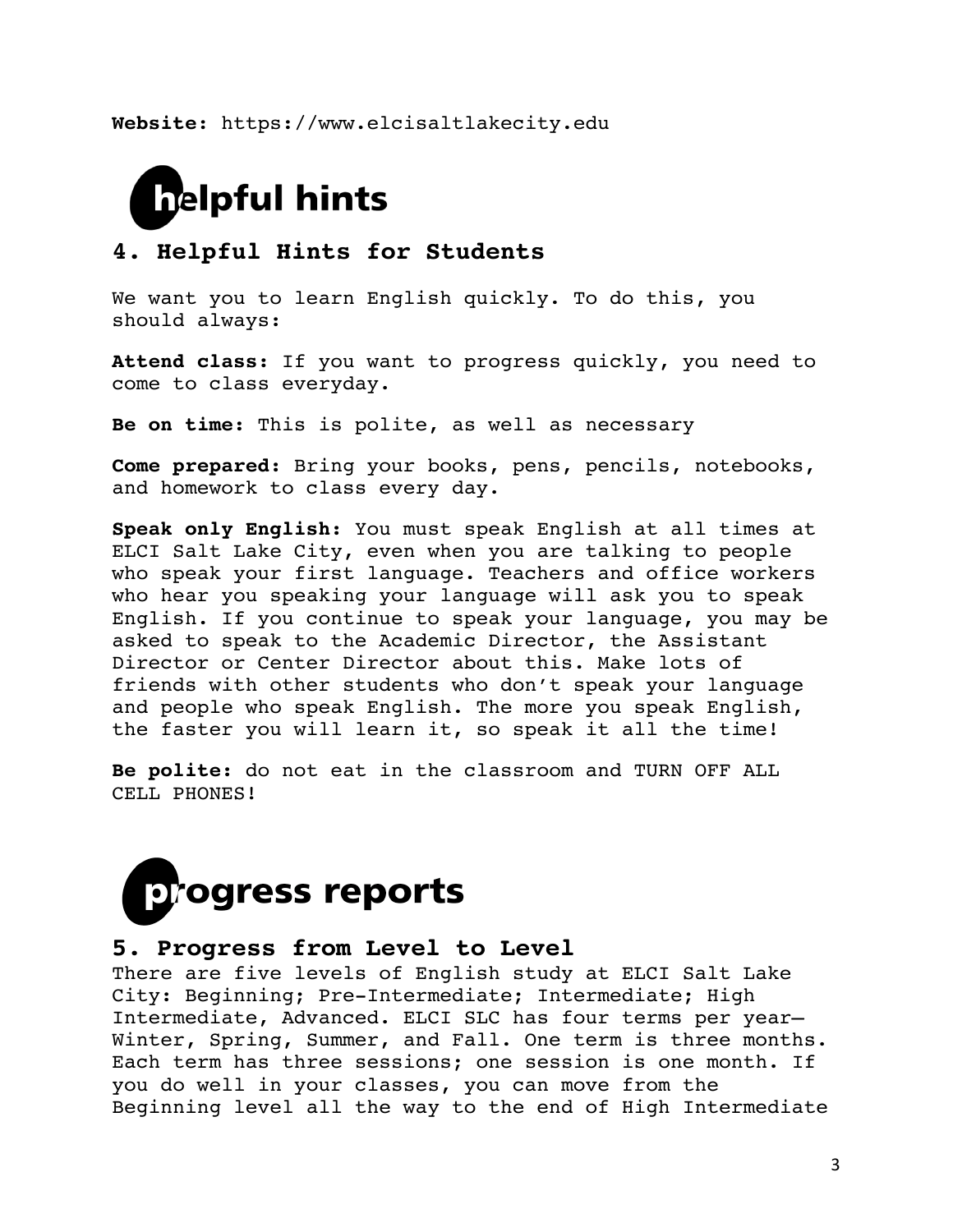and be ready for the Advanced level in one year!

The following is a general description of a student's language proficiency of the Intensive English program after completing each Level.

# **Beginning**

*Communication Tasks:*

Students build the basic elements of the language to interact in situations connected to their personal life daily routines, leisure activities, future plans and past activities.

Students can give basic information about themselves, their family, education, work, and their hometown. Students can give personal information (name, address, phone number) in situations like calling for a pizza delivery, getting a video rental/library card, or filling out a registration/application form. Students can express preferences related to leisure activities, eating, and shopping. They can ask for information and ask for clarification. They can ask for and give simple directions. They can create one-adjective descriptions (*the weather is hot, lunch was delicious, she's pretty*).

Students can understand simple written instructions (how to use a pay phone), signs and ads, and children's books for native speakers. They have obtained vocabulary related to everyday living (food, transportation, family, jobs, and school).

Students can fill out simple forms; write checks, lists, short emails, and personal letters; and produce paragraphs about personal information.

Students can respond appropriately and use and understand basic courtesy formulas (*thank you, sorry, excuse me*) in simple social interactions, such as greeting, leave taking, and introducing.

*Contexts and Conditions:* 

Students are successful within contexts that are predictable, familiar, and with visual cues that strongly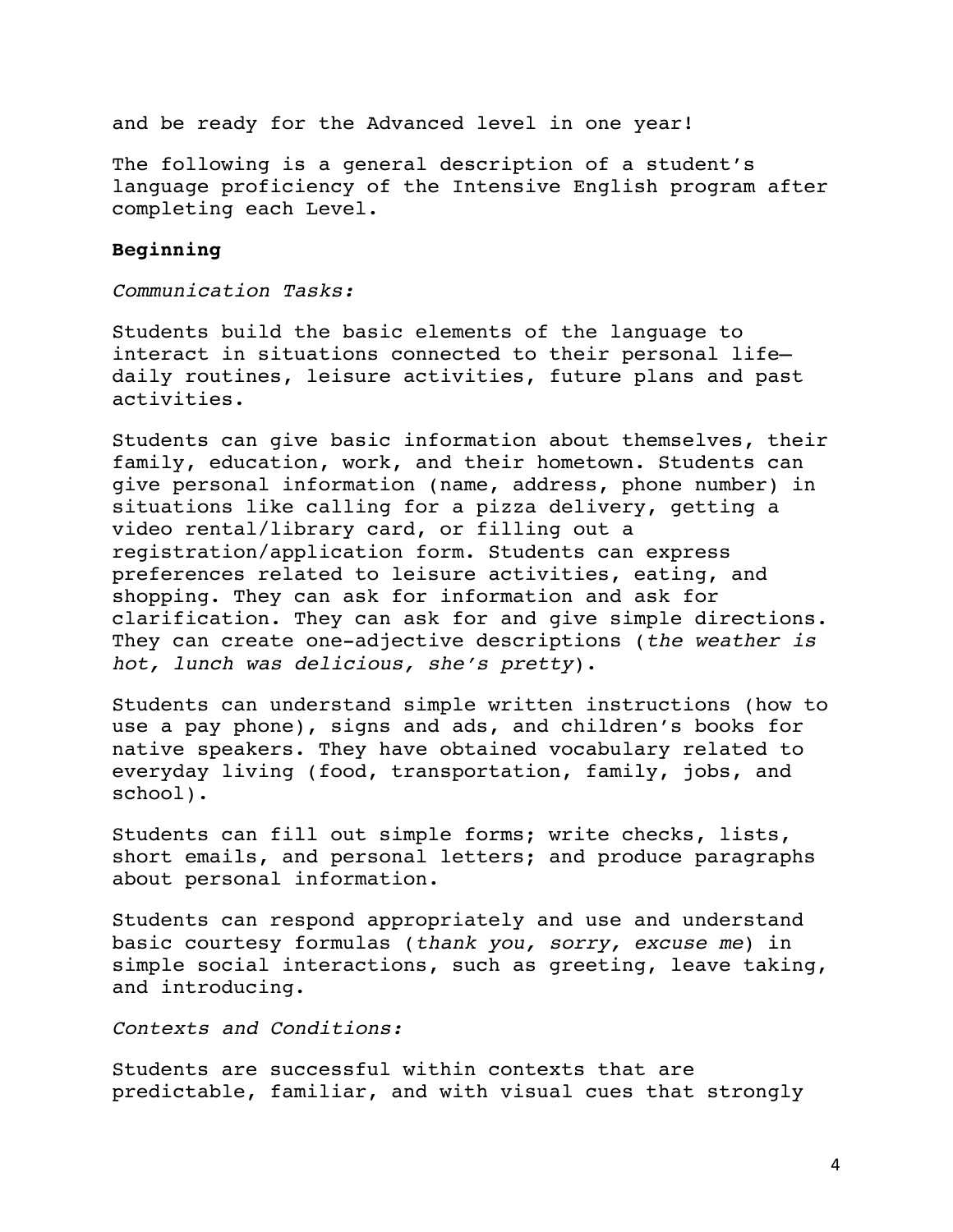support the task (for example, pictures on a menu). In interactions with native speakers, students often rely on gestures and facial expressions. Comprehension requires short, simple sentences, spoken slowly and clearly, with repetition. They rely heavily on translation from their first language and so, use a bilingual dictionary. Students tend to write simple sentences with few or no connectors. Written work length is one or two paragraphs. They have more accuracy when using set phrases than when required to transfer rules to new contexts. Their oral production is often slowed by their tendency to translate from their first language and by their limited vocabulary.

*Corresponding Examination Scores:* 

University of London Exam-Level 1

TOEIC 200-300, Level D

# **Pre-Intermediate**

*Communication Tasks:*

Students start to talk about relationships between personal aspects and the world where they live, sharing viewpoints, experiences and concerns; talking about possibilities and plans; comparing people and places; advising and instructing.

Students can talk about their experiences and ideas in the present and past (*I think, I used to*...). They can relate short narratives both orally and in writing about past experiences *(I went to a public school*...). They can make plans and arrangements over the phone or face-to-face (*Would you like to go to a movie Saturday? What time can we meet?*). They can make suggestions and give advice *(Maybe you should try the other restaurant*).

Students can understand written instructions (simple recipe), short popular magazine articles, and literature for elementary age native speakers. They have obtained vocabulary related to everyday life (shopping, cooking, leisure activities, and friends). Short essay organization is developing. They can support and expand their ideas in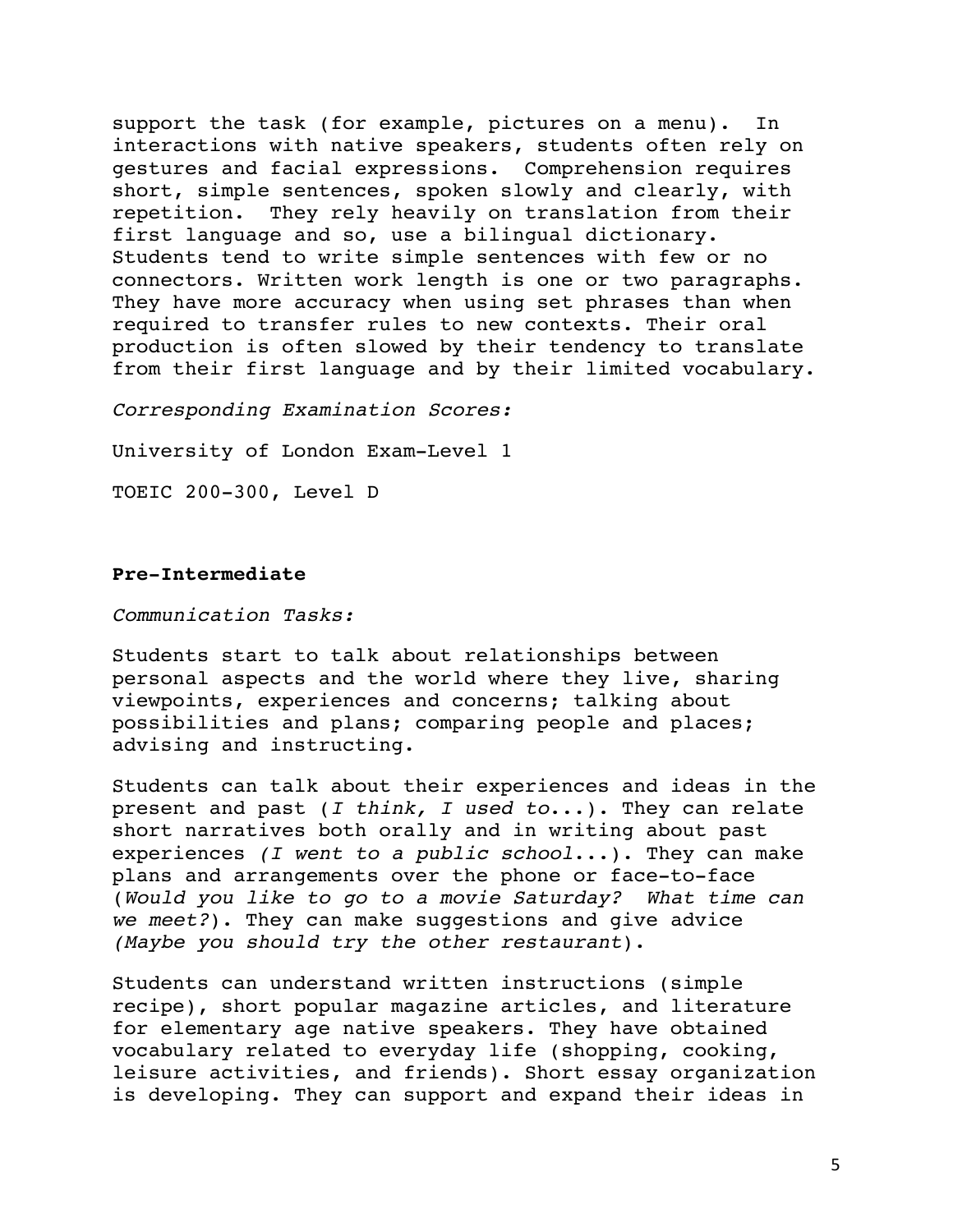writing.

Students can respond appropriately in various social interactions, such as apologizing, making an excuse, expressing disappointment or worry, giving and responding to compliments.

# *Contexts and Conditions:*

Students are successful in contexts that are familiar and which strongly support the task. In interactions with native speakers, students' comprehension often requires slow, clear speech with repetition. Students are beginning to vary sentence length and complexity and use connectors. Written work length is 2 to 3 paragraphs. They continue to rely somewhat on translation from their first language and use a bilingual dictionary. They still tend to have more accuracy when using set phrases then when required to transfer rules to new contexts.

*Corresponding Examination Scores:* 

University of London Exam-Level 2; TOEFL 310-350 (paper-based), 40-63 (computer-based) TOEIC 300-500, Level C

# **Intermediate**

*Communication Tasks:*

Students develop their fluency while expressing ideas, establishing hypotheses and defending viewpoints. They can compare, agree and disagree politely, and summarize information. Students can establish time relationships clearly.

Students can give instructions and directions (*Meet me on the second floor of the library at 4:00*, or *I live three blocks away from downtown*). They can report speech (*She said, "I really want to go to Tokyo,"* or *He asked me if I wanted to study Spanish*). They can ask for recommendations and advice (*Which color looks better?* or *Do you think it's a good school for law?*). Students can give 5-minute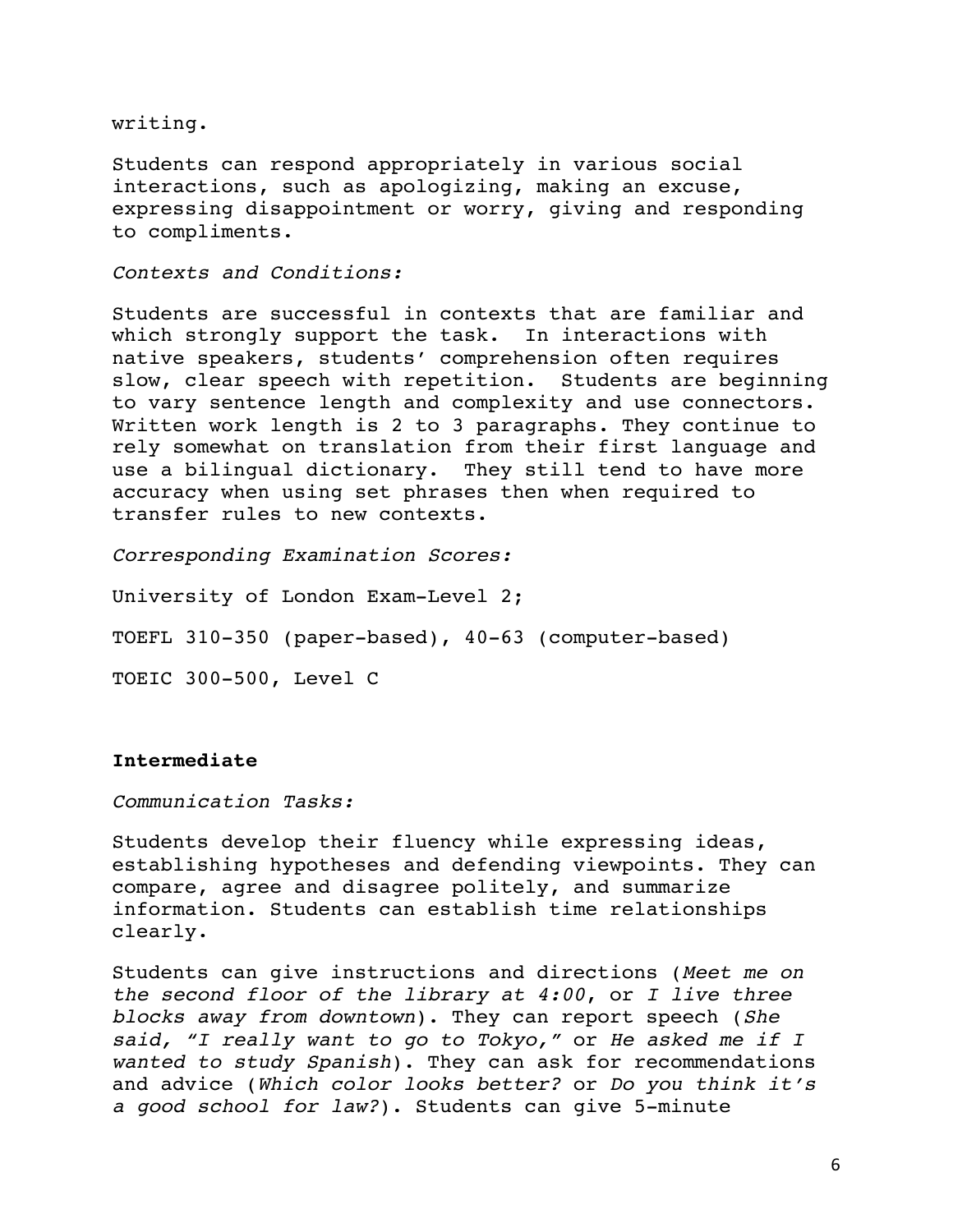### presentations in class.

Students can understand popular magazine articles, short newspaper articles, and literature for young native speakers. They have obtained vocabulary related to travel, academics, social issues, and the workplace. Students can write short articles, short essays, faxes and business letters.

Students can respond appropriately in various social interactions, including expressing hope, regret, and sympathy.

# *Contexts and Conditions*:

Students are successful in contexts which are familiar, however they are less reliant on visual cues (for example, they are more comfortable using the telephone). In interactions with native speakers, students' comprehension requires clear, non-colloquial speech, with occasional clarification. Students can write and speak with some fluency, sometimes with limited accuracy. Written work length is up to 2 pages (400 words). They are less reliant on translation and able to mainly use a monolingual dictionary. They are often successful transferring rules to new contexts. However, they tend to make overgeneralization errors as they acquire these new structures.

*Corresponding Examination Scores:* 

University of London Exam Level 2-3

TOEFL 350-400 (paper-based), 63-97 (computer-based)

TOEIC 500-590, Level B

Vestibular Exam (Brazil) Pass

### **High Intermediate**

*Communication Tasks:* 

Students are able to express themselves on a variety of subjects relating to the contemporary world, with fair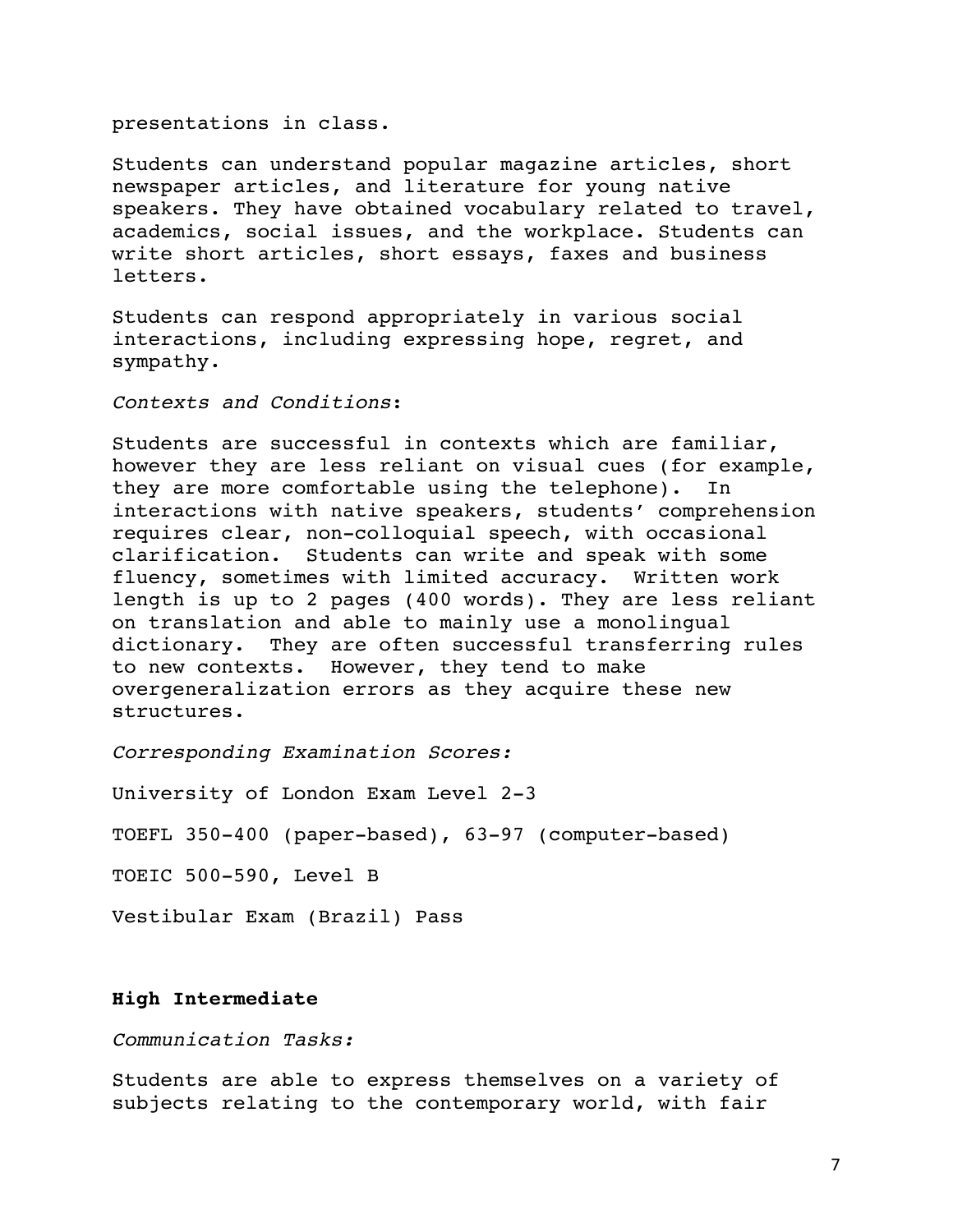control of the structure of the language. Students are able to express abstract ideas, defend viewpoints using analogy and exemplification, and establish hypotheses and conditions.

Students can understand key points of lectures and take part in business meetings and social events. They now show facility in resolving communication problems.

Students can understand short Internet and newspaper articles, textbook excerpts, and literature for young adult native speakers. They have begun to obtain vocabulary related to more specialized subjects, such as the environment, law, politics, science, art and business.

Students can write business letters, academic essays, timed essays, and take notes on lectures. They can write short journalistic articles. Students can respond appropriately in various social interactions, such as approving and disapproving, seeking advice, and expressing intentions. They have fair competence in choosing appropriate register according to the situation and the participants.

*Contexts and Conditions:*

Students are successful in a variety of contexts. In their interactions with native speakers and in phone conversations, students can understand clear speech at near normal speed. They may need occasional repetition or clarification. They tend to have trouble with the complex verb tenses and language features which are "exceptions" or "irregular." They still make errors related to native language interference. Written work length is 3 to 4 pages (600-800 words).

*Corresponding Examination Scores:* 

University of London Exam Level 3-4

TOEFL 400-450 (paper-based), 97-133 (computer-based)

TOEIC 590-730, Level A

\*NOTE: students will require specific preparation for each examination to achieve upper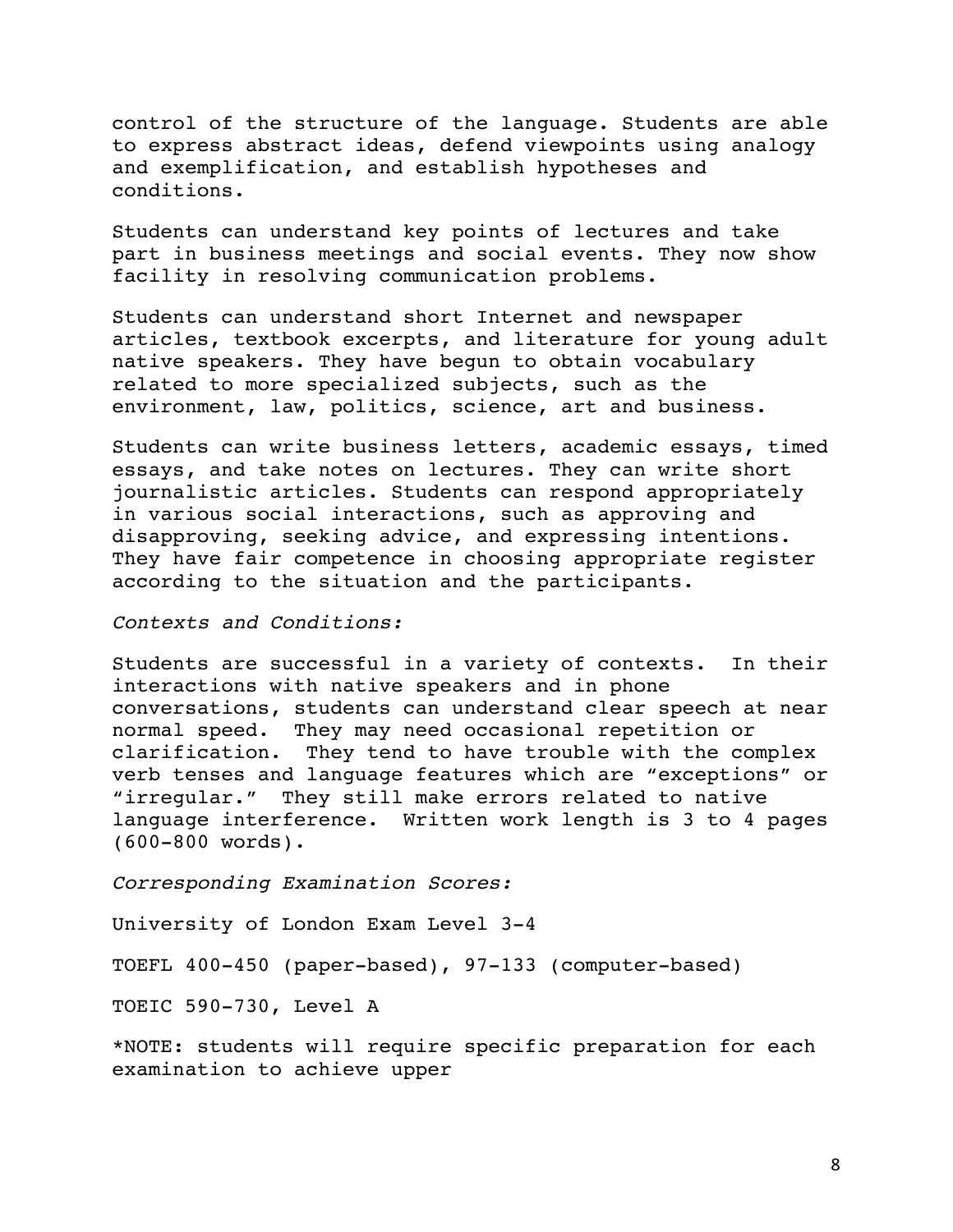# **Advanced**

*Communication Tasks:*

Students expand and polish their knowledge of the language, achieving a more accurate and articulate communication. They communicate effectively, appropriately, and independently in various contexts with fair accuracy and fluency. Students are able to use the language for analysis, comparisons, decision-making and evaluation; as well as for creative personal expression. They generally understand formal and informal conversations at near native speed, allowing them to fully participate in group discussions. Students now demonstrate a command of language structures and discourse patterns within the range of the experience.

Students can generally understand TV news and movies, and discuss current issues. They can use idioms and specialized vocabulary within their own field in most social, work, or study situations. Students can read all kinds of authentic materials relative to their needs or interests. They are able to interpret and compare both the content and the form of written texts. They can write research papers, academic essays, journalistic articles, professional reports, and presentations. They can participate in business meetings and university classroom projects, such as group presentations. Students can use the phone effectively. Students can defend their point of view by defining the issue, supporting their view with facts and experience, and discussing pros and cons.

They can read newspapers, Internet articles, textbooks, reference material, and literature for adult native speakers. Students can write research papers, academic essays, journalistic articles, professional reports and presentations. Students can participate appropriately in a wide variety of social interactions, including inviting cooperation, giving instructions, explaining and clarifying, expressing value judgements, negotiating solutions, and responding to constructive criticism. They have competence in choosing appropriate register according to the situation and the participants.

*Contexts and Conditions:*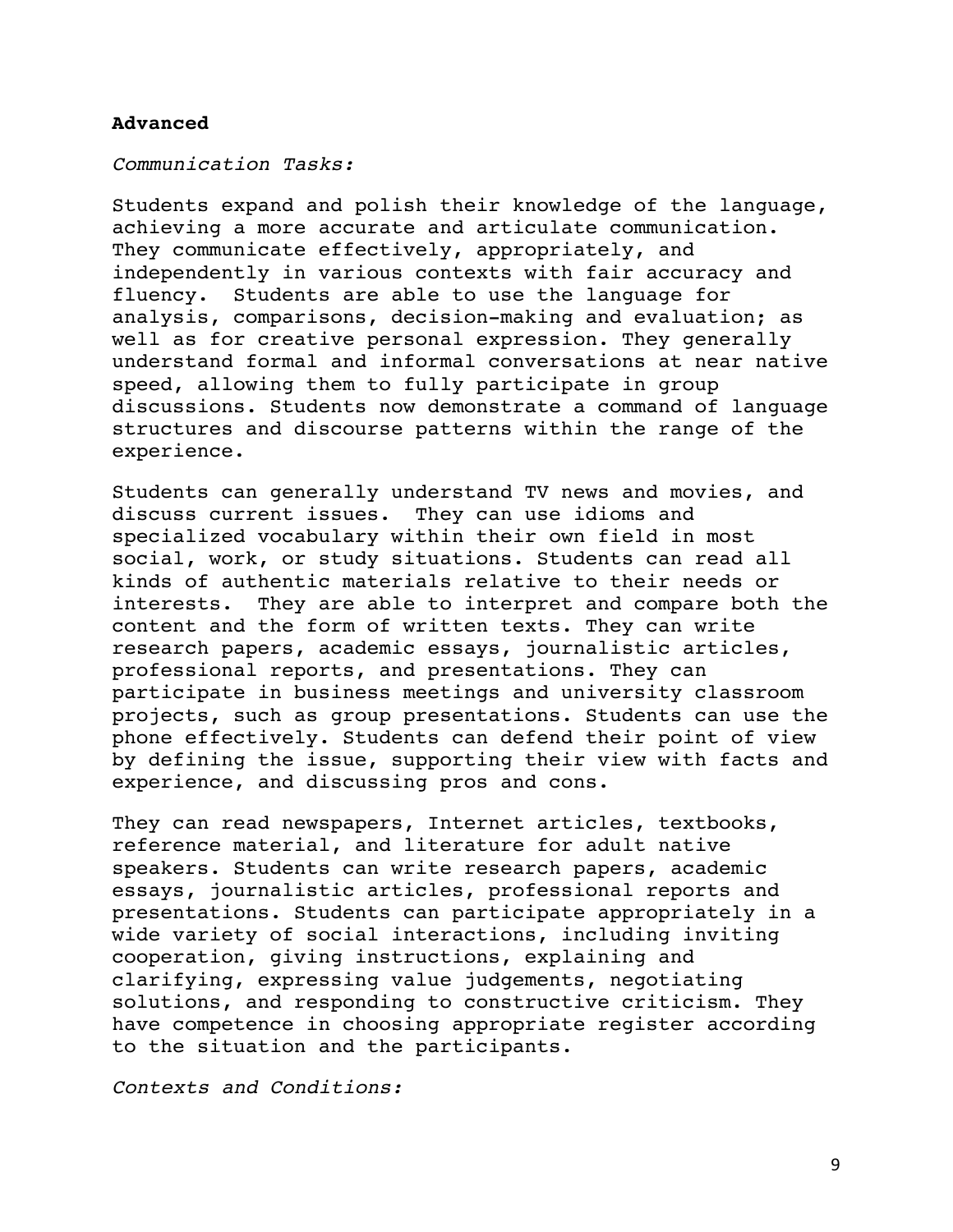Students are successful in a variety of contexts. In interactions with new speakers, students understand conversation at near normal speed with some need for clarification. Students are beginning to be able to interpret humor and irony. Length of written work meets entry level professional requirements and undergraduate academic requirements for most United States Universities. Students' pronunciation does not interfere with comprehension.

*Corresponding Examination Scores:*

University of London Exam Level 4 TOEFL 500-550 (paper-based), 173-213 (computer-based) TOEIC 730-875, Level AA IELTS 5.5-6.0

\*NOTE: students will require specific preparation for each examination to achieve upper

# **You will be assessed every session at ELCI Salt Lake City.**

**Placement Test:** Students who apply for our school should be 16 years old and above. On your first day, you will take a test to determine your English level and help us put you in the right classes. These tests consist of Michigan Placement Test(including grammar, reading and vocabulary, listening), a writing test, and an oral interview. The scores requirements and level placement are given below.

| Level                    | Grammar  | Reading&<br>Vocabulary | Listening | Michigan<br>Test<br>Total | Speakin<br>q | Writing     |
|--------------------------|----------|------------------------|-----------|---------------------------|--------------|-------------|
| Beginning<br>$101 - 103$ | $0 - 10$ | $0 - 15$               | $0 - 6$   | $0 - 26$                  | $0 - 6$      | $101 - 103$ |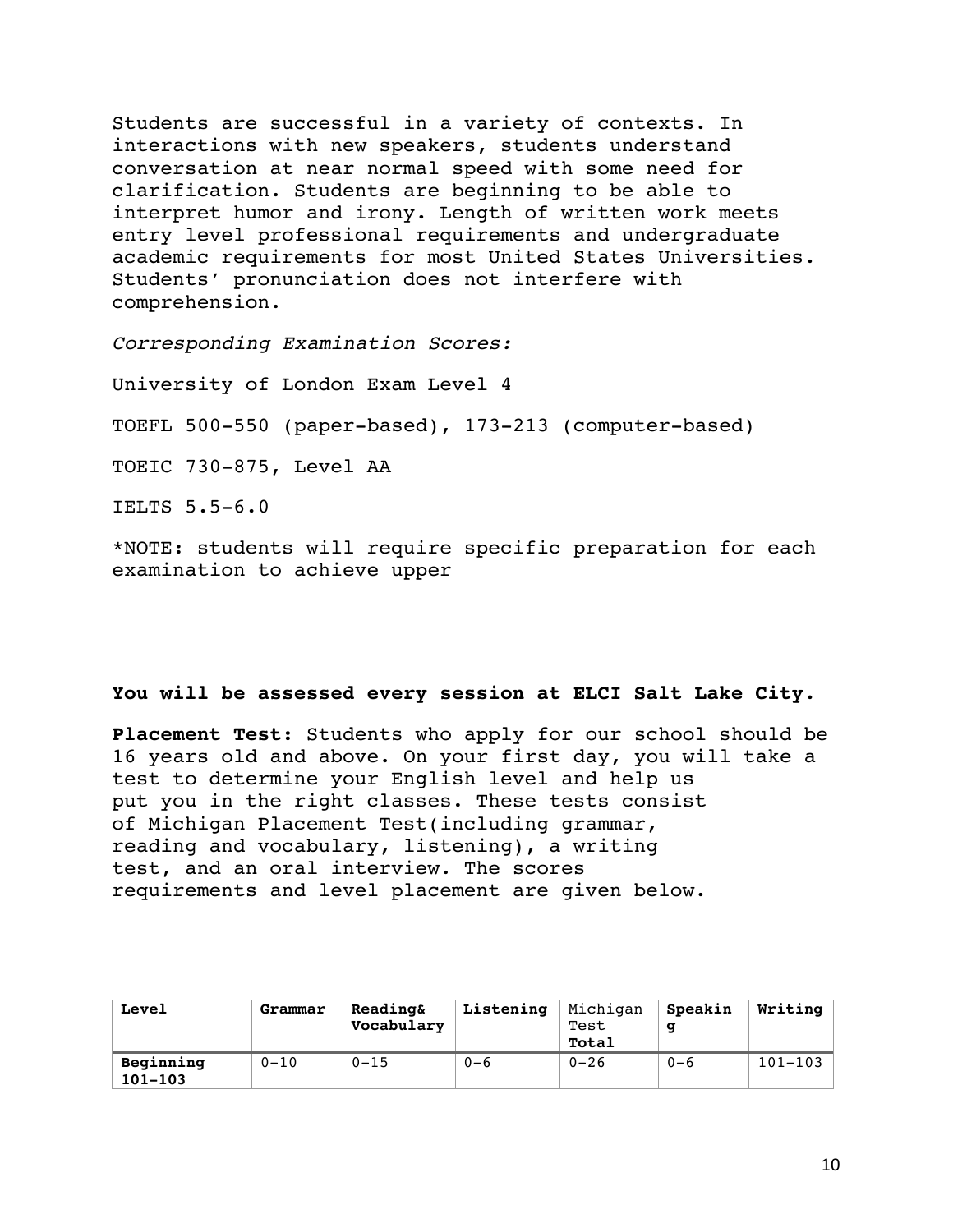| Pre-                                 | $11 - 15$ | $16 - 33$ | $7 - 9$   | $27 - 40$ | $7 - 13$  | $201 - 203$ |
|--------------------------------------|-----------|-----------|-----------|-----------|-----------|-------------|
| intermediate<br>$201 - 203$          |           |           |           |           |           |             |
| Intermediate<br>$301 - 303$          | $16 - 20$ | $24 - 32$ | $10 - 12$ | $41 - 50$ | $14 - 20$ | $301 - 303$ |
| High-<br>Intermediate<br>$401 - 403$ | $21 - 24$ | $33 - 41$ | $13 - 15$ | $51 - 61$ | $21 - 28$ | $401 - 403$ |
| Advanced<br>$501 - 503$              | $25 - 27$ | $42 - 45$ | $16 - 18$ | $62 - 76$ | $29 - 33$ | $501 - 503$ |

**Achievement Tests:** At the end of each session (one month), you will take achievement tests in each of your classes. Your scores on these tests will show if you understand the things your teacher taught in that session.

**Classwork:** Your daily work in your classes will also determine if you are successful in learning the skills your teacher has taught you. Classwork examples include your homework that will be graded, quizzes, and presentations. Your classwork and achievement test results will help us determine your readiness to progress to the next level at the end of the term.

# **Level Progression**

To pass a level,

- you need to study for **three sessions** and have an **average 75%** of your final grades.
- After studying for 3 sessions, if your average final score is lower than 75%, you will have to repeat this level for at least one more session and reach average 75% to pass this level.
- Students must make normal and satisfactory progress and pass a level within 6 months. If you continue to fail, you may be advised to change programs within ELCI Salt Lake City r transfer out to another school.
- Students who failed three terms will be terminated.

# **Grade Appeals**

# Replace to a Different Level

If new students think they have been placed in the wrong level of proficiency, the student can make an appeal as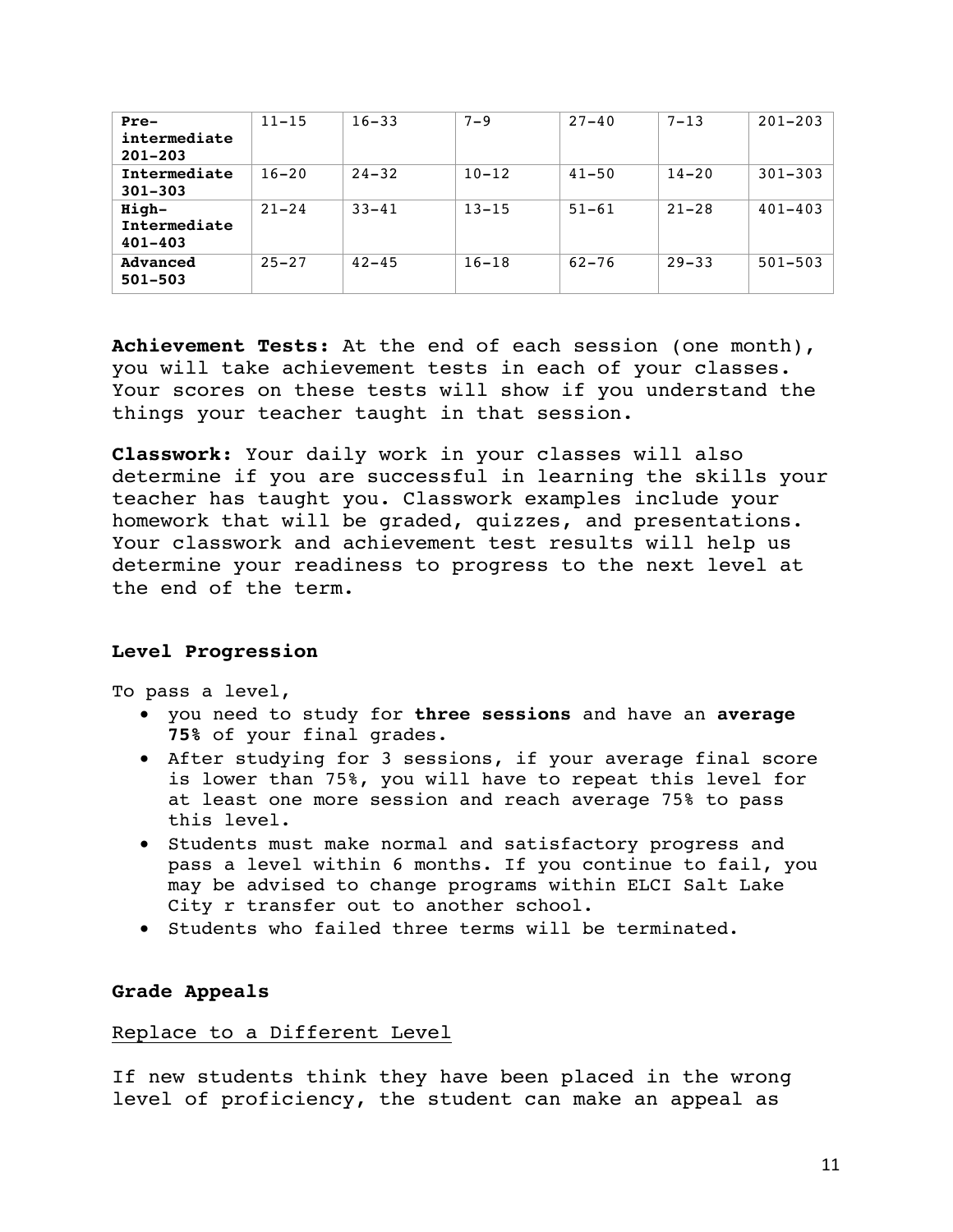following.

- 1. Take the Placement test.
- 2. During the first week of classes in the first week of a Term, contact the Student Services Coordinator if the student feels he/she is not in the right level.
- 3. Academic Director consults with teachers about the request.
- 4. Receive approval from the Academic Director to change the level/program.

# Skip Test

If students fail and repeat a level, but believe they should have passed and moved up, we offer skip tests to carefully assess these students' English skills.

To be approved for taking skip tests, a student must

- 1. Have 80% of attendance in each course in each session of the previous term.
- 2. Before the first week of Session 1, make a request to the Student Services Coordinator and receive approval from the Academic Director to take the Skip Test.
- 3. Complete the Skip Test by the end of the first week of a new session.
- 4. Test results have to meet the minimum score requirement(see p16) to be moved up a level.

# General Grade Error

A student who believes that a course grade has been assigned unfairly or improperly has the right to appeal and follow these steps accordingly.

Step 1) The student should first contact the instructor and address his/her concerns. The student and the instructor should review the grading procedures and determine if the grades are correct.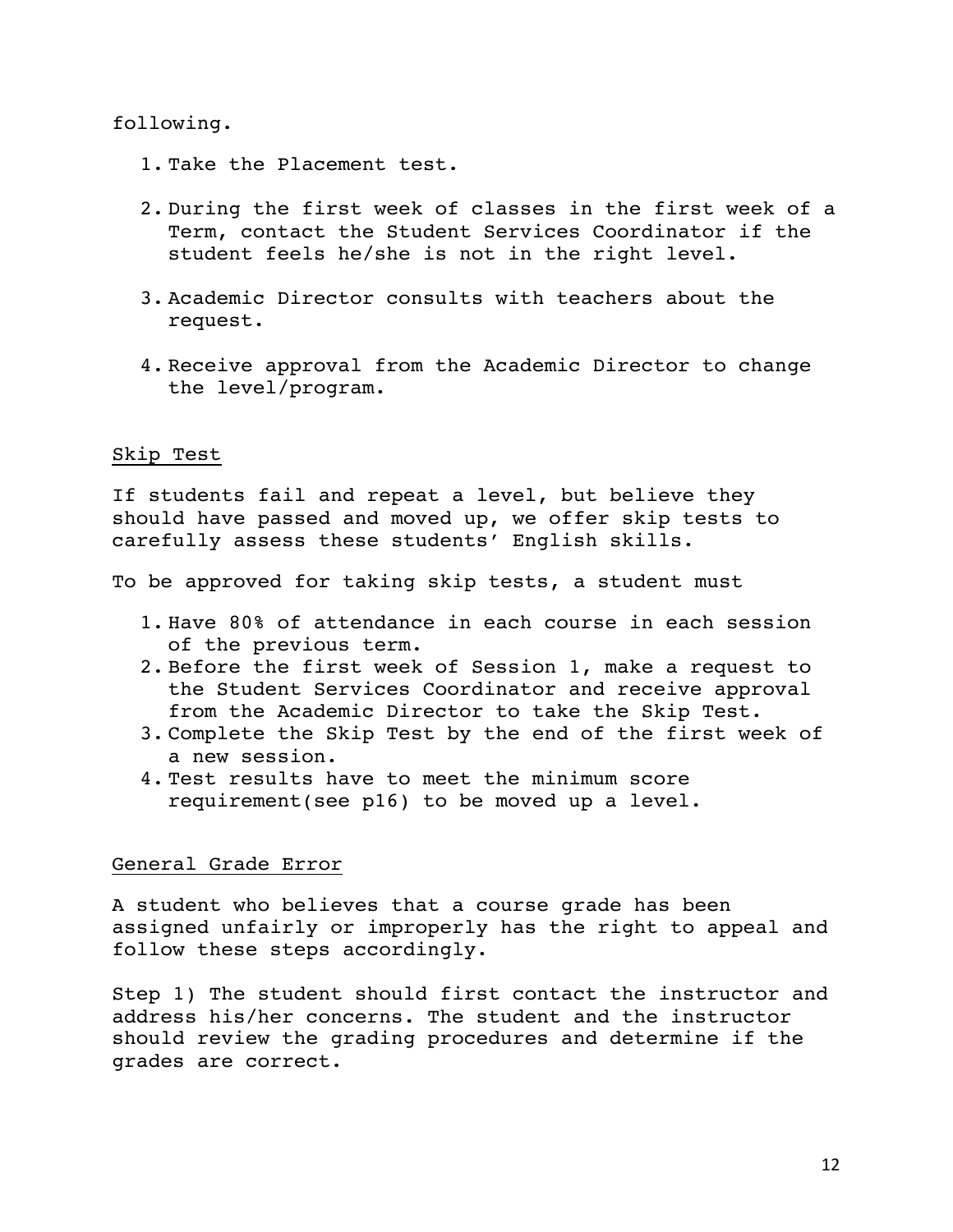Step 2) If the student and the instructor cannot reach to an agreement, the student has the right to file a formal appeal within two weeks after the grade was posted. The student must fill out the Grade Appeal Form(available at the administrator office). The instructor must date this form at the time of receipt from the student, record the decision on the this form, and sign and date.

Step 3)The Grade Appeal Form will be reviewed the Academic Director. A student interview and/or reassessment might be required. The Academic Director will inform the student the decision within 5 days upon receipt of the appeal, record the decision on this form, and sign and date. If a student' grade appeals result in the change of level, the procedure will follow the skip test procedure.

Step 4) If there is an unsatisfactory decision in Step 3, the student may appeal to the Center Director. The student has 5 instructional days following an unsatisfactory decision at Step 3 to continue with the appeal. The Center Director will inform the student her final decision within 5 days upon receipt of the appeal.



# **6. In the Classroom**

**Attendance:** You must attend class at least 80% to stay at ELCI Salt Lake City. Being in class will help your English improve faster. Do not make appointments during class time. Banks, stores, doctors' offices, government offices and most other places are open before and after school hours. If your attendance is below 80% for one session, you will receive a written warning letting you know you are below status. If your attendance for the following session falls below 80%, you will be put on academic probation. If you continue to have less than 80% attendance you will be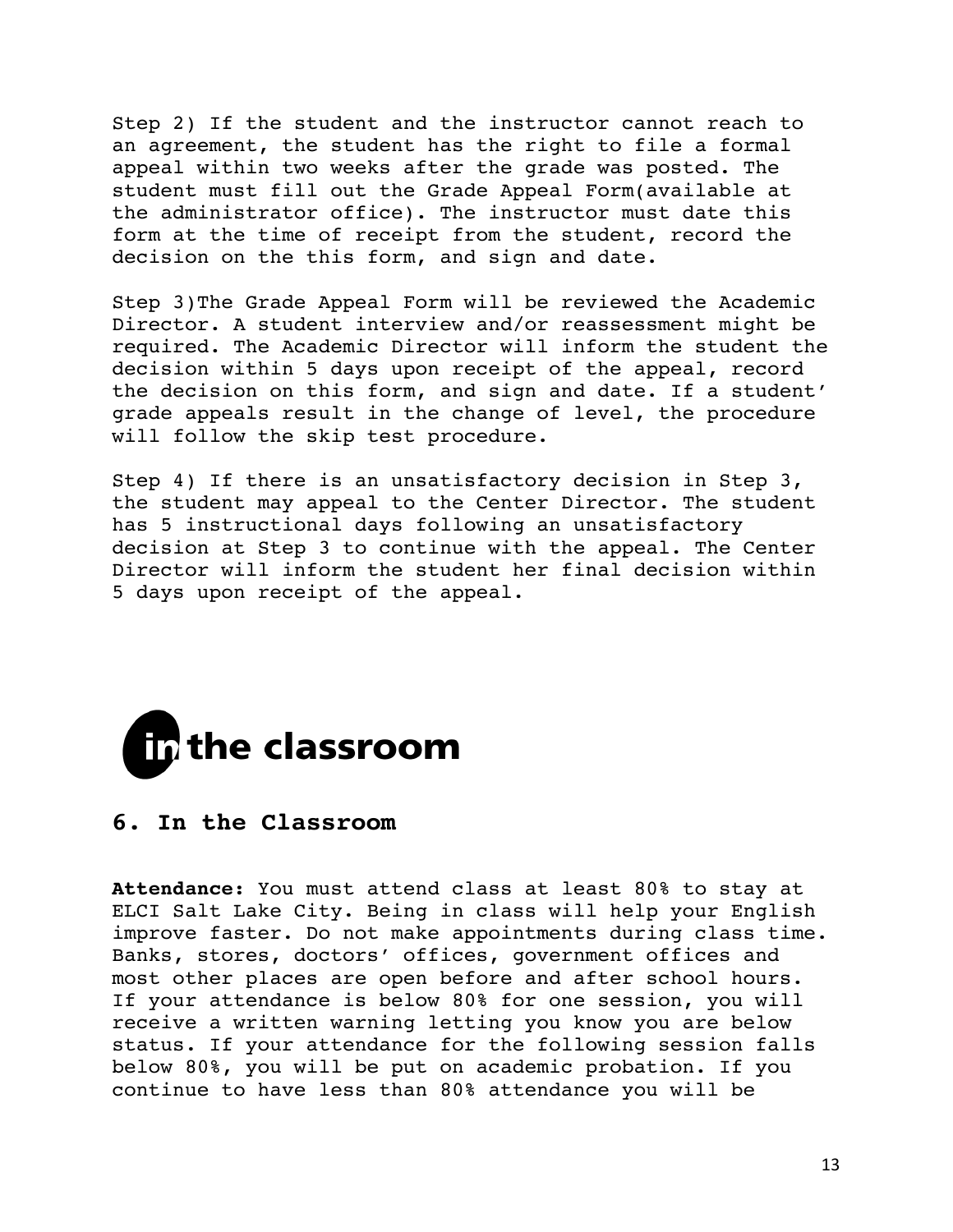reported to DHS and may be asked to leave the country.

**Tardiness:** Tardiness means being late. You must be in class on time. Three times of being tardy equals one day absence, so be careful, and be on time. It is impolite to walk into class late, and you might not hear important information or you might miss a quiz! If you have a problem, and you know that you will be late, call the ELCI Salt Lake City office at 619-291-3304.

**Sickness:** If you are very sick, please stay home and get well. But, it is very important to call the ELCI Salt Lake City office and tell us that you are not coming to class. Please call us in the morning before classes start if possible—but at least before noon (12:00 pm). When you feel better and come back to classes, you must ask your teachers for the homework you missed and do it.

### **Grades:**

You will have grades from your teachers for each class at the end of each session on a grade report. This report can also be sent to your home, school or college if you would like. In each class, your grades are based on classwork (70%) and achievement tests (30%) for Intensive English program, Practical English program, Business for Entrepreneurs, and TOEFL. You must have an average grade of 75% or higher in all your classes to move to the next level for each class.

For TESOL program, your grades are based on practicum (35%), quizzes (35%) and achievement test (30%). You must have an average grade of 75% or higher to successfully pass this level.

### **\*Online Class During COVID**

Due to COVID-19, we temporarily teach classes online (detailed schedules will be distributed at school and updated periodically). To ensure the quality of online classes, you should follow the rules below.

• Your camera must be turned on during class time. You will be marked as absent if your teacher cannot see you and/or cannot verify your attendance.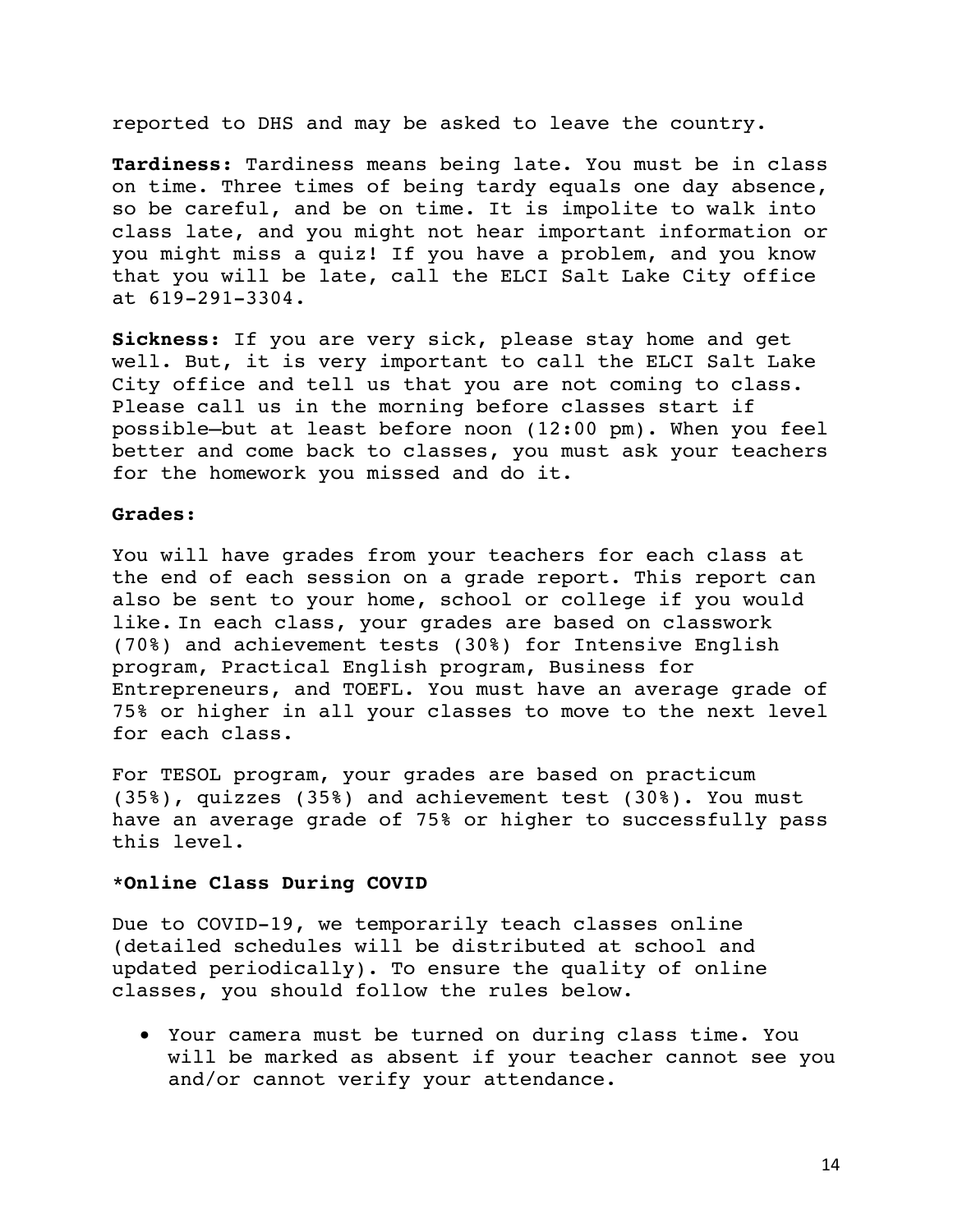- When you are in class, please make sure you focus on the class.
- Class time is not a time to be doing other things. You will be marked as absent if you are doing other activities during class time.
- Please make sure you study at an appropriate, quiet place without distraction.
- Please make sure you dress appropriately to respect to your teacher and classmates. Otherwise, you will be asked to leave the class and marked as absent



# **7. Policies and Procedures**

# **Department of Homeland Security (DHS):**

Full-time Study: Students with an F-1 Student Visa must study in a full-time program. If you have less than 80% attendance during your first session, we will give you a warning. If you continue to have less than 80% attendance, DHS will say that you cannot stay in school anywhere in the U.S., and that you must return to your country.

Normal and Satisfactory Progress: Students with an F-1 Visa must make normal and satisfactory progress during your study. In other words, you should pass each level/program within a reasonable amount of time. Constant failing may result in excursion and/or termination.

Student Employment: You can do volunteer work, but working off-campus for money without an OK from DHS is illegal. If you work illegally, DHS may tell you to return to your country.

# **Smoking:**

You must be 21 years old to buy and smoke cigarettes in the San Diego. You will see many signs telling you that you cannot smoke. Some of the signs that you will see are:

- Smoke Free Building/Environment
- No Smoking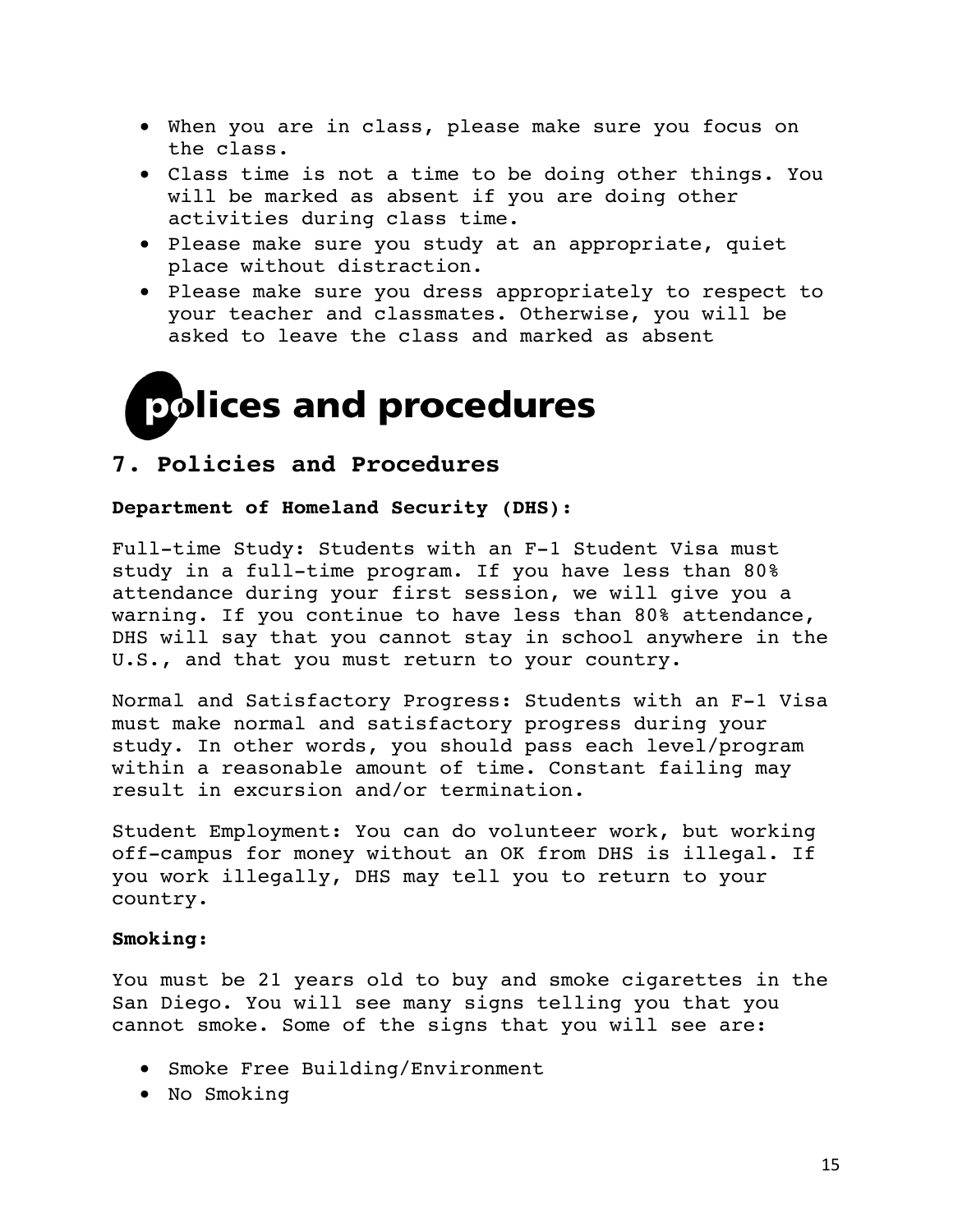• Thank You for Not Smoking

This means that you will have to smoke outside. You must not smoke anywhere close to the entrance of a building. Please do not throw your cigarettes on the ground. When you are finished, use an ashtray or a garbage can.

# **Alcohol:**

You must be 21 years old to buy and drink alcohol in the USA. Drinking alcohol and driving is illegal in the United States and is very dangerous to you and others. You could go to prison if you drink and drive, so don't do it. If you are 21 years or over, you cannot buy alcohol for someone under 21. You could go to jail or pay a large fine (money) if you are arrested for giving or buying alcohol for anyone under the age of 21.

# **Academic Counseling:**

You must talk to an academic counselor if you receive a low final grade (less than 75%) in any session.

# **Repeat a level**:

For all programs, if your average grade of one term is less than 75%, you will have to repeat the level.

Students are allowed to repeat the same level once. If you fail the same level for the second time, you will be advised to transfer to another institute.

# **Probation:**

You will be placed on probation if you:

- Have less than 80% attendance for more than two sessions
- Have less than a 60% average final grade in three sessions (vacation will not be granted)
- Disobey ELCI Salt Lake City rules

# **Termination:**

You may have to go home to your country if you:

• Have less than 80% attendance for three consecutive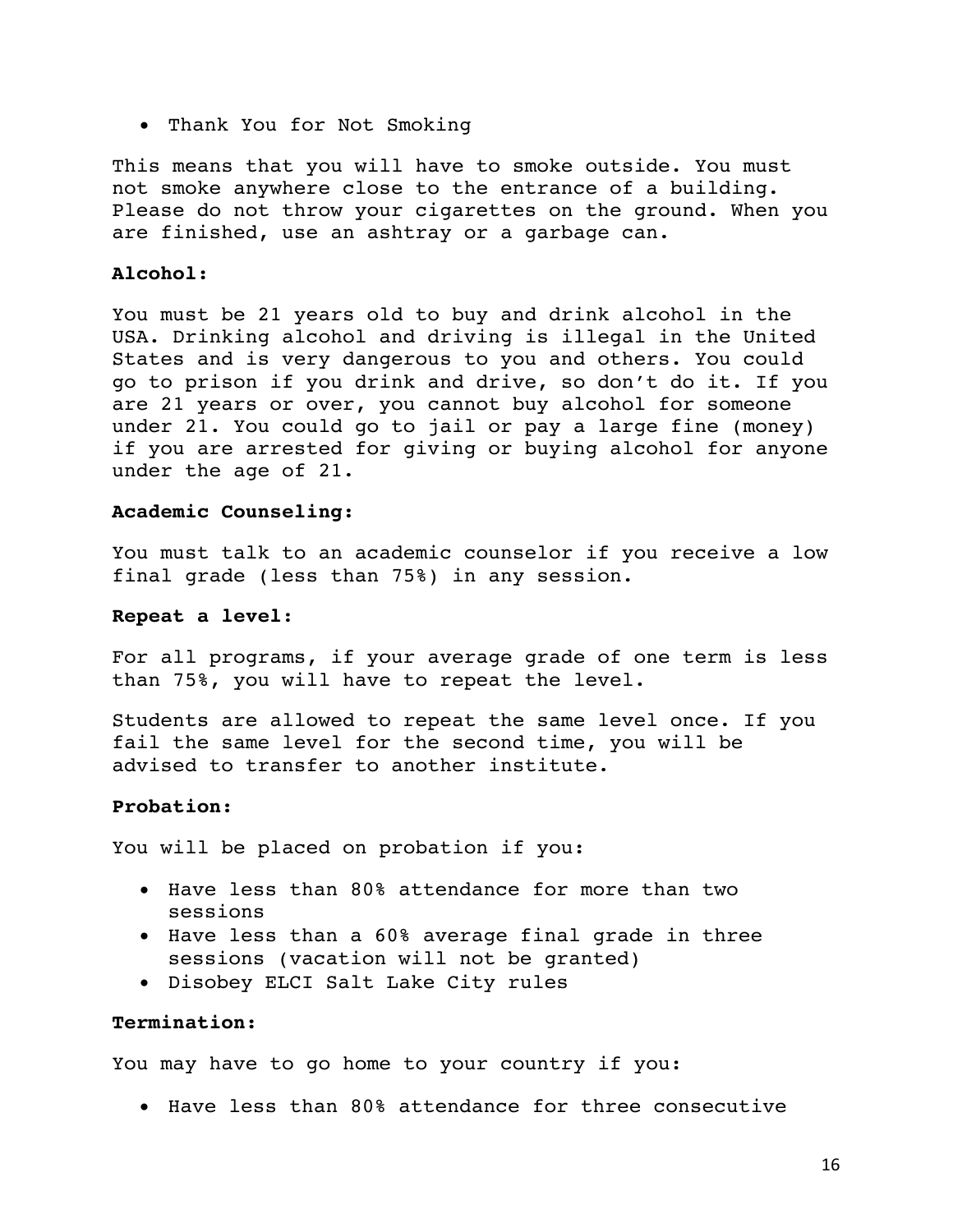sessions

- Have less than a 75% final grade for a maximum of nine consecutive sessions
- Continue to disobey ELCI Salt Lake City or homestay rules.
- Do a criminal act.

# **Plagiarism**  Definition of Plagiarism

At ELCI Salt Lake City, students are expected to submit all course assignments as a result of their own efforts. Otherwise, it is considered as plagiarism. Common forms of plagiarism include but are not limited to the following:

- copying and pasting from the Internet and posting somewhere else without proper citation
- putting your name on another person's essay or project and submit it as your own
- copying exact wording from another person's text
- using another person's photo, diagram, sounds, or ideas without proper citation
- presenting research in your own words without providing your references
- purchasing another person's text and using it as your own
- presenting ideas in the same format and order as your research source
- having a teacher, native speaker, or higher-level student to alter or edit your paper to perfection

# Penalty

Acts of plagiarism are violations of academic policy and will not be tolerated at ELCI Salt Lake City. The penalty and procedures for plagiarism are as below: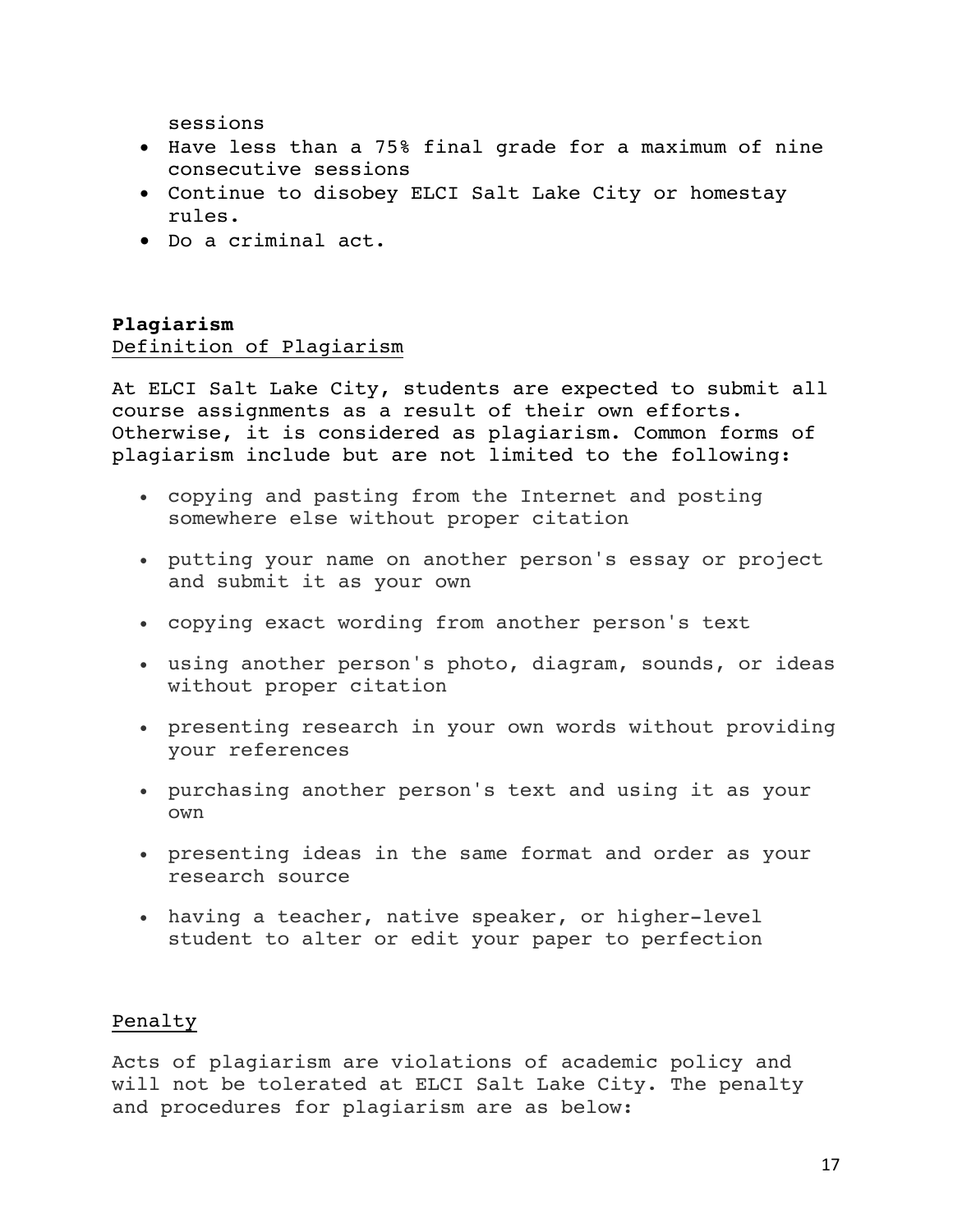1st offense: receive 0 on the assignment. May be allowed to redo the assignment. Receive an email as a written warning from the teacher. The email will be sent to the Academic Director and School Manager.

 2nd offense: deduct 10-15% of the final grades of the session.

 $3^{rd}$  offense: deduct 30% of the final grades of the session and automatically fail the session. It may result in failing the whole term.

Further offenses may result in excursion from the program and/or the school.

### **Health Issues:**

Please follow these rules:

# **Medical Insurance**

Every year, thousands of international students in the U.S. and abroad need emergency medical treatment and are unprepared for the high costs involved. We strongly recommend students purchase health insurance during their study in the United States.

ELCI Salt Lake City is not responsible for any health problems that happen while at ELCI Salt Lake City or during any ELCI Salt Lake City activities.

*If you are sick:* 

Tell your host family or the people at ELCI Salt Lake City and we will help you decide what to do.

If it is not too serious, like a sore throat or stomachache, you can buy some medicine at the store.

If it is more serious, like a cold that has stayed more than two weeks, you should see a doctor. You must take your insurance card with you to the doctor's office. The doctor will look at you, and if the doctor gives you a prescription for medicine, you will go to a pharmacy to get the medicine you need.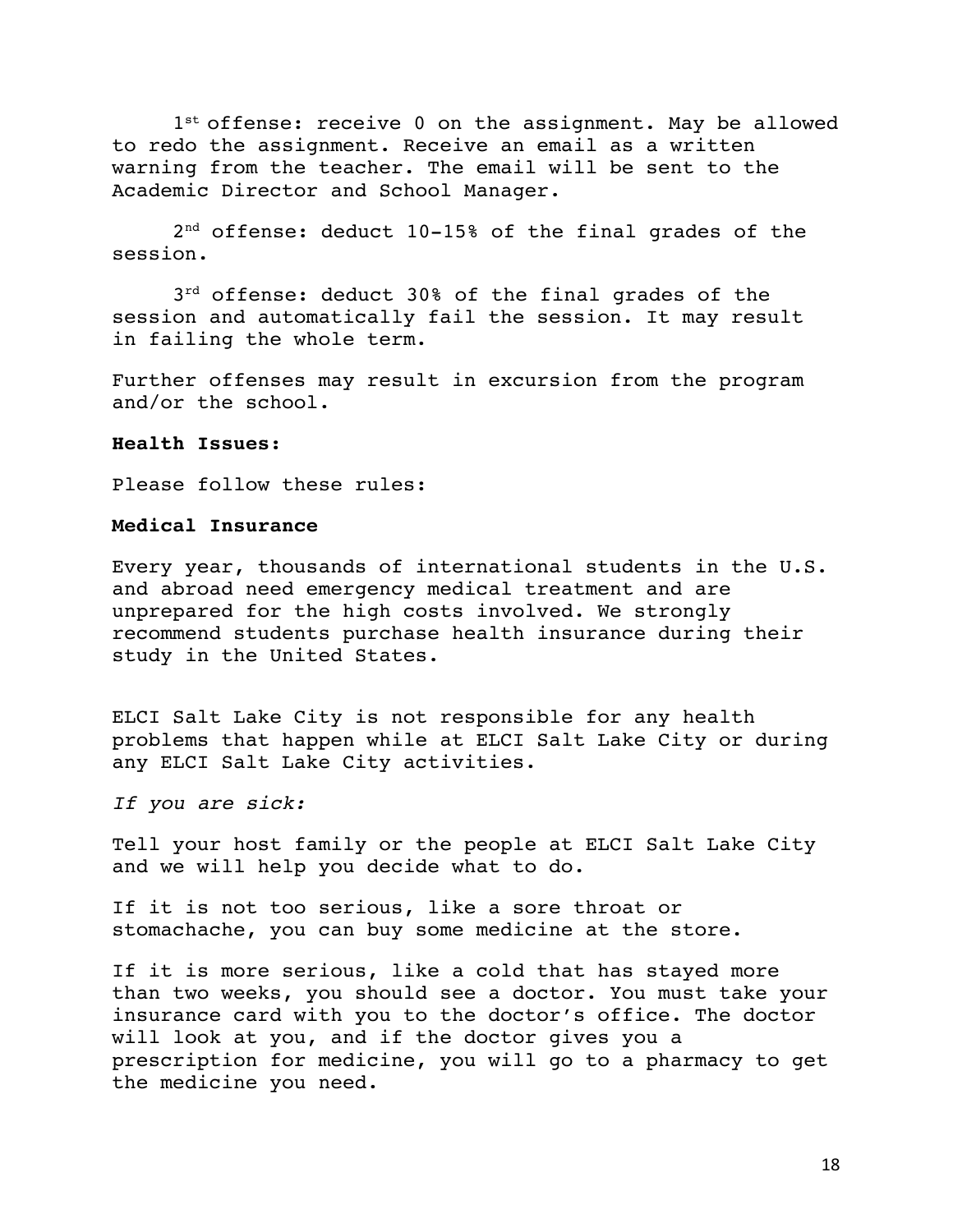If it is very serious, like breathing is hard or you cannot eat, you should go to the hospital quickly, but remember this is very expensive, so you should go to the hospital only when you have an emergency (serious problem). Remember that you must take your insurance card with you to the hospital.

Also remember that anytime you use your insurance, you must call the insurance company and tell them what you are using it for BEFORE you use it. If you have an emergency, you can call the insurance company AFTER you get help.

# **Safety Issues:**

**Money** Do not leave a large amount of cash or traveler's checks in your room. Do not carry a large amount of cash or traveler's checks in your purse or wallet. Instead, put this money in a bank. They can give you checks and an Automatic Teller Machine (ATM) card. These are safer to carry than cash and traveler's checks. You must be 18 years old to open a bank account and take your passport and I-20 with you.

**Activities** There are safety issues to think about when you are on an ELCI Salt Lake City activity or visiting new places alone or with your friends:

- Always tell your host family where you are going and when you will be back.
- Keep your host family's phone number with you at all times. If you are not in a host family, keep the ELCI Salt Lake City emergency number with you at all times. Call "911" for help if you are in a dangerous situation.
- Stay in groups during activities and when walking or traveling to and from activities. Do not walk alone at night.
- Never put any of your things down and leave them (sunglasses, coats, backpacks, etc). Your things will may be gone when you come back.
- If you do not feel good talking to a stranger, do not talk to him/her. Just walk away.
- If a robber (thief) wants your money, don't argue with him. Give it to him and then quickly call the police (911).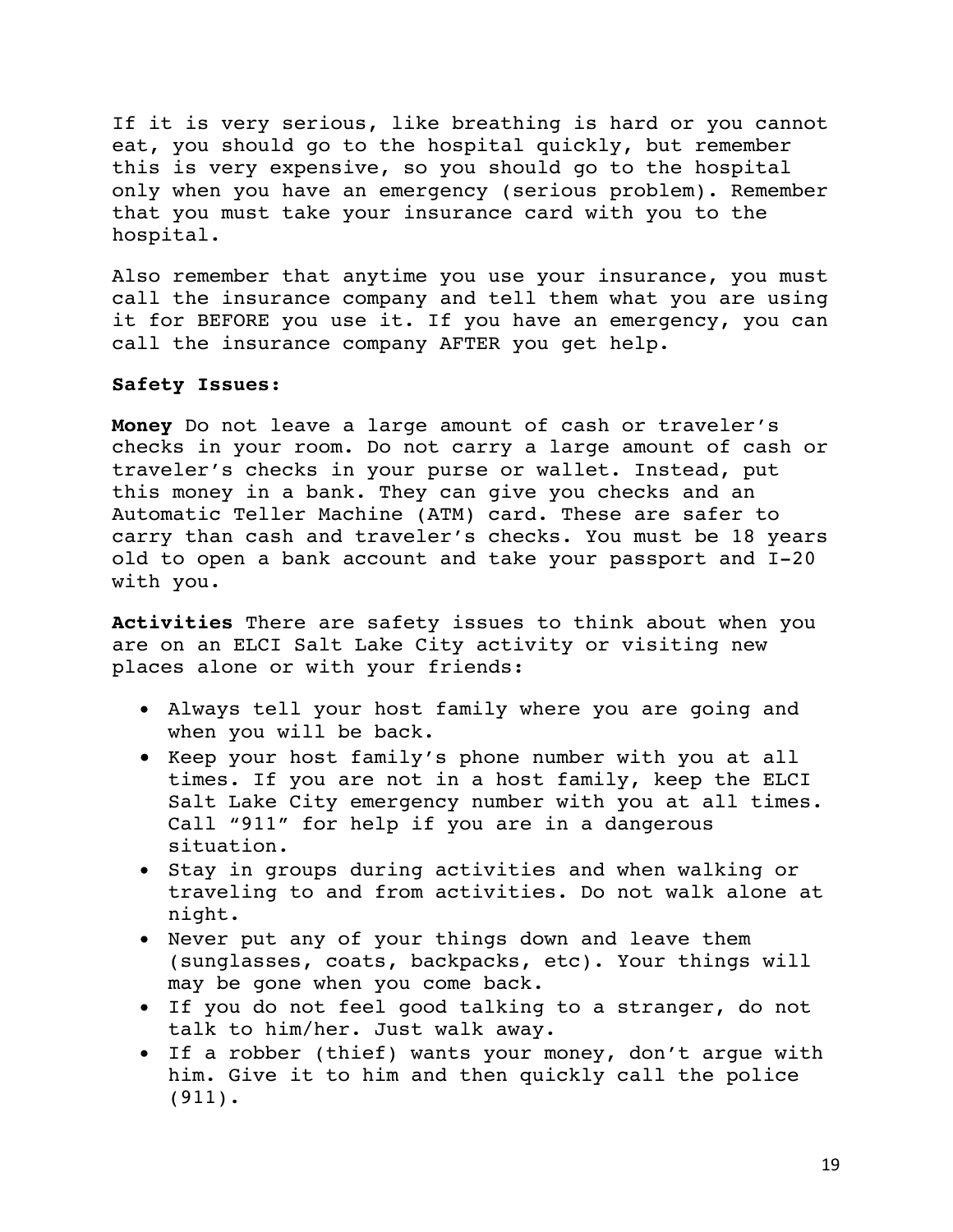- Do not hitchhike. Do not get into a car with any stranger.
- Do not be afraid to ask people for help. Most people are friendly and they want to help if you need it.
- The most important rule is to be careful and use your brain—do not do anything foolish!

**Starting Classes:** After we have received all of the forms we need, like a copy of your visa and passport, and after you have paid for your course, you will be ready to start classes. If you do not pay for your course on or before the first day, you will receive a reminder letter, and if you do not pay for classes by the third day of classes, you cannot go to classes until the bill is paid.

**Enrollment Agreement and Cancellation Policy:** Every student of ELCI Salt Lake City must read and sign the Enrollment Agreement and Cancellation Policy. Please see a copy of this form below, which was sent to you to read and sign before coming to ELCI Salt Lake City. After you have read this document, please ask us if you have ANY questions about it:

# **\*\*\*Cancellation and Refund Policy\*\*\***

The student has the right to cancel and receive a full refund without penalty or obligation if the notice of cancellation is made prior to or on the first day of instruction up to the seventh day after enrollment, whichever is later. If the notice of cancellation was made after the seventh day of enrollment, the student will be charged a \$150.00 cancellation fee plus the prorated amount of time studied. When determining the number of weeks studied, ELCI will consider a partial week the same as if a whole week was completed, provided the student was present at least one day during the scheduled week.

# Cancellation prior to arrival

Students cancelling 14 days or less prior to the course or accommodation start date or to students who have had their visa application rejected, ELCI will refund fees received in full. Non-refundable charges (registration fee, accommodation fees, and student insurance fees) vary according to region.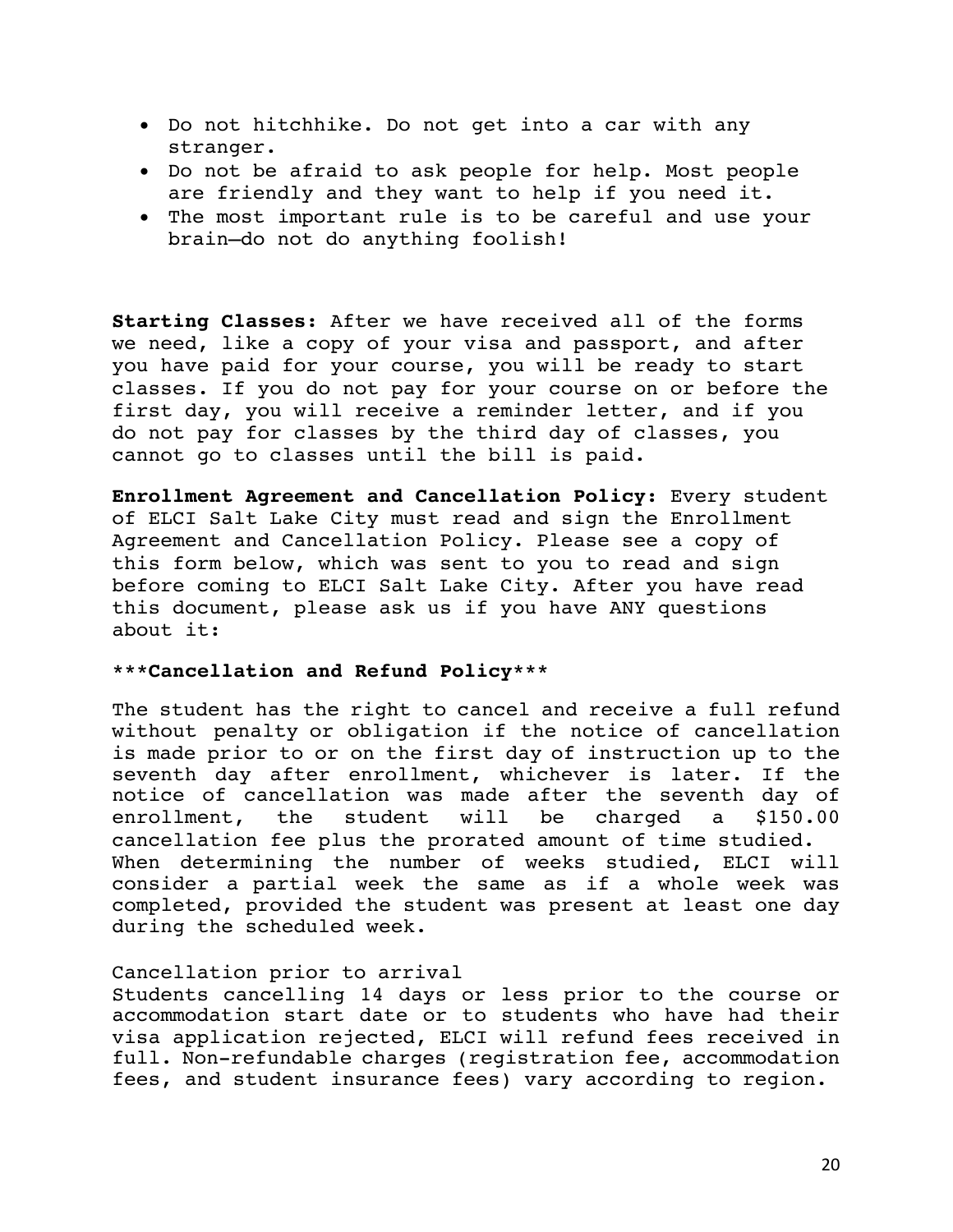**Enrollment Agreement** 

See Appendix pp25-26



# **8. Student Services**

**Activities:** 

Living Language Lab: Each session, you will have two Living Language Labs. These are special activities to help you improve your listening and speaking skills by using the English-speaking community around you.

Activities: Each session you will also have at least two activities. Activities will be fun things to do to get to know your classmates and the people who work at ELCI Salt Lake City.

Extra Activities: Each term, ELCI Salt Lake City will plan very special activities. These could be weekend trips to famous places, for example. You will have to pay a fee for these special trips.

Monthly Activities Calendar: We will make a monthly calendar of activities and give it to you on the first day of school. We will explain which activities are free, which activities you must pay for, and which activities you must sign up for.

**Travel:** You can travel INSIDE the country during holidays, or other times when there are no classes. You cannot miss school because you want to travel. If you would like to travel OUTSIDE the country alone, with friends, or even with your host family, the ELCI Salt Lake City Director must sign your I-20 BEFORE you leave. If she/he does not sign your I-20, you may not be able to come back inside the country. The Center Director's signature on your I-20 is good for travel in and out of the country for one year.

**Transfers:**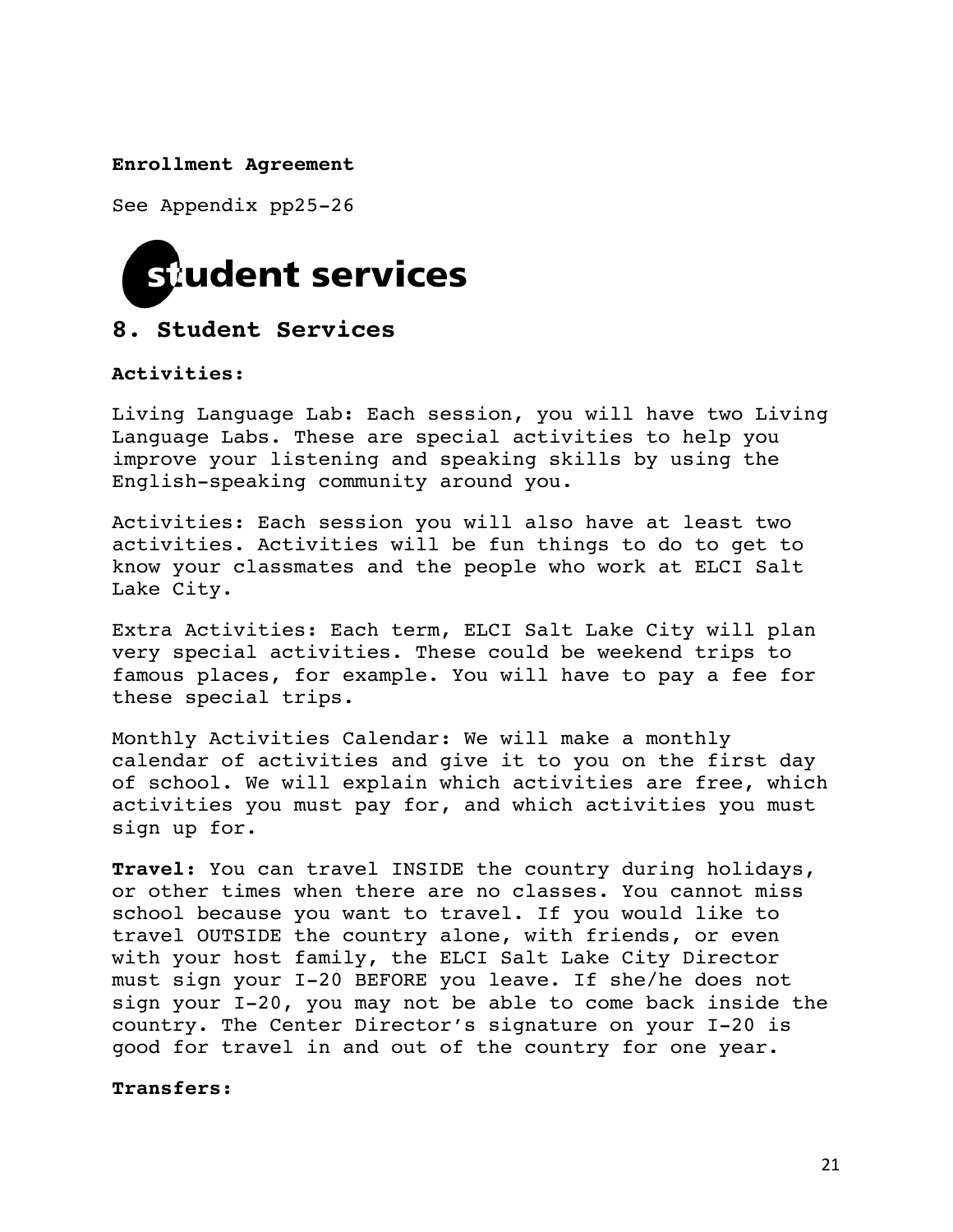If you would like to transfer to another ESL school, you must have a letter of acceptance and a transfer form from the new school. Your current student status will be reported to the new school. Remember, if you do not have 80% attendance and at least 75% grade average the new school may not accept you. So, be sure you are in good status before trying to transfer.

**Advising:** If you have any problems, concerns or questions about anything at ELCI Salt Lake City you may talk to the Academic Director at any time. We want your experience here to be the best it can be, so please talk to us about any problems you may have.

**Computer and Other Labs:** You may use a computer and the Internet at the school. We also have a room where you can do homework or study other English textbooks.

**Student Identification (ID) Cards:** ELCI Salt Lake City will give you a student ID card. You can use this card at some movie theatres and stores to get discounts. You must have a student ID to be able to use the MTS student pass.

**Facilities, Equipment and Supplies:** We have a microwaves, toaster, hot plate for your use. There is a water dispenser with purified water and hot water for soup, hot drinks, etc. We also provide entertainment such as video game consoles, board games, etc.



# **9. Certificates**

**Certificate of Graduation:** Students who complete the Advanced level will receive a Certificate of Graduation.

**Certificate of Successful Completion:** You will receive a Certificate of Successful Completion if you complete at least one level. To receive this Certificate for all courses, you must receive at least a 75% final grade.

The backside of the Certificate of Successful Completion shows a description of each level. Certificates are given at the end of each 4-week session to students who are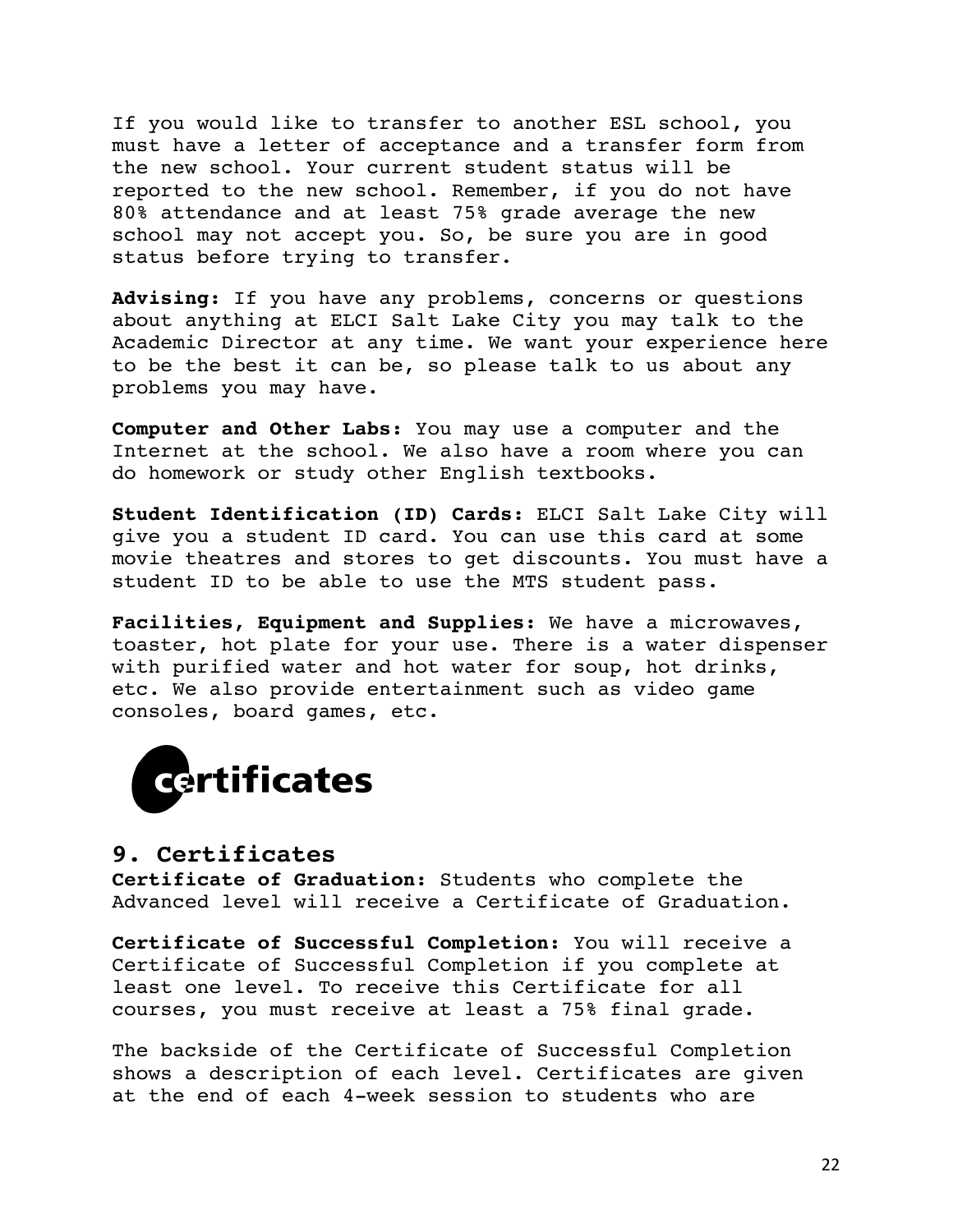leaving. TESOL certificates are given at the end of the 12 week program to students who successfully complete and pass the program.

**Certificate of Participation:** You will receive a Certificate of Participation before you leave if you do not get one of the other certificates. It shows the start and ending dates of your classes.



# **10. Accommodations**

**Homestay:** ELCI Salt Lake City does not provide homestay services. However, if you need to find homestay accommodation, please talk to the Student Services Coordinator for references. If you are living with a host family, you must understand and follow host family rules. Please ask your host family for their rules.

**Apartments:** You must be 18 years or older to live in an off-campus apartment. If you are staying in an off-campus apartment, ELCI Salt Lake City is not responsible for any problems that happen, but we will help you if we can.



# **11. Student Complaints**

We want you to have a great time at ELCI Salt Lake City. We hope that you will use this special time to learn about this new culture and the cultures of your classmates. You will have many good experiences if you do this. But you might have some problems, too. We want you to be happy in your new home, so please tell us when you are having a problem. In the United States, it is okay to nicely tell people that you do not like something or that there is a problem. And when you tell us, we will do everything we can to help you solve the problem.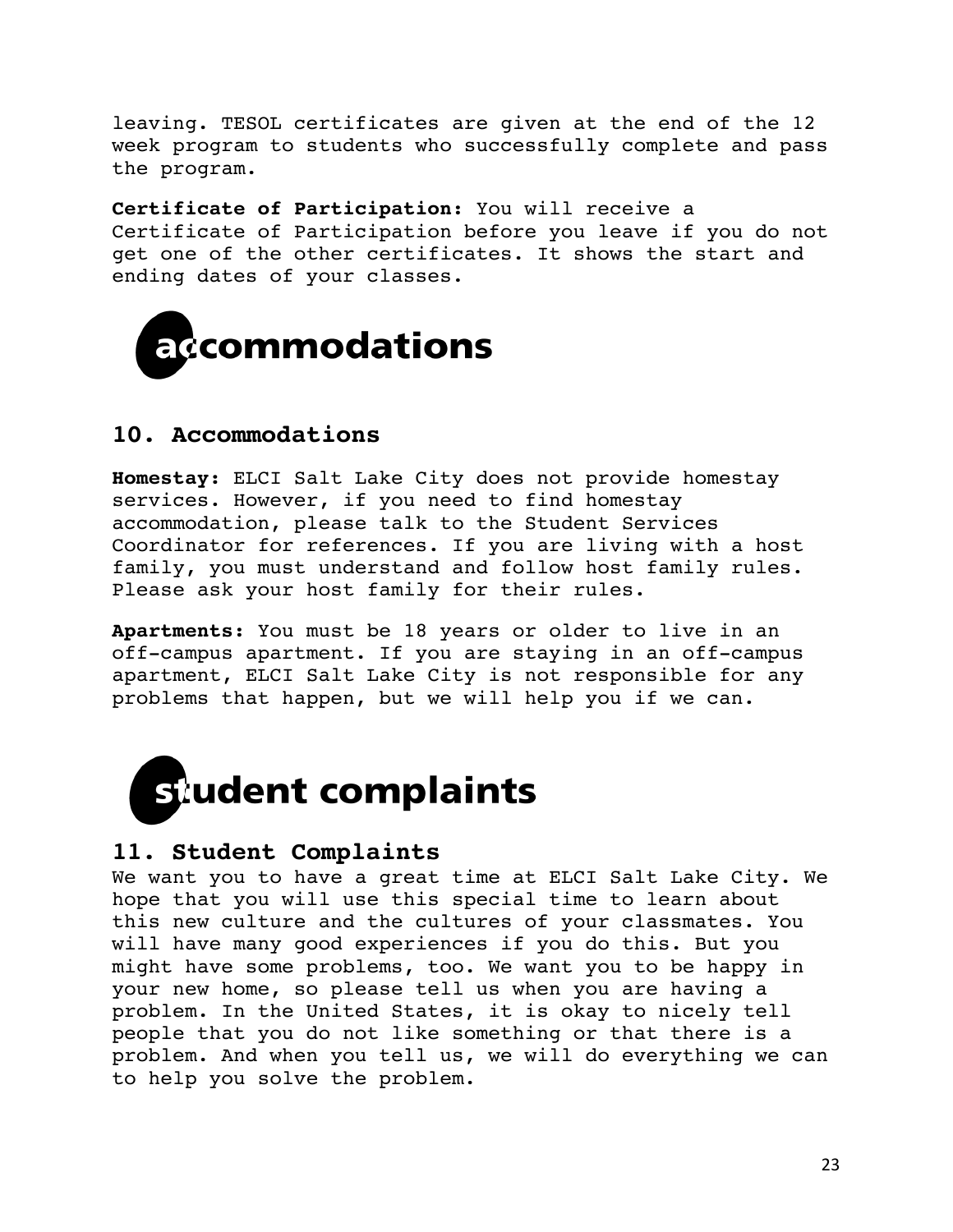There are three easy steps you can do to help solve problems:

- **Step One:** If you have a problem, talk to the person you have the problem with (if possible). For example, if you have a problem with your homestay, talk to your homestay family. If you have a problem with a class, talk to your teacher.
- **Step Two:** If you still have a problem after talking to the person directly, or if you cannot talk to the person in question, contact the Student Services Coordinator and/or the Academic Director and file a formal complaint by email. The Academic Director will investigate and discuss the issue with the student and the faculty/staff member involved. Individual meetings can be scheduled if necessary.
- **Step Three:** If the problem is not solved, the student can contact the Center Director. The Center Director will meet with the Academic Director and all party involved to resolve the issue.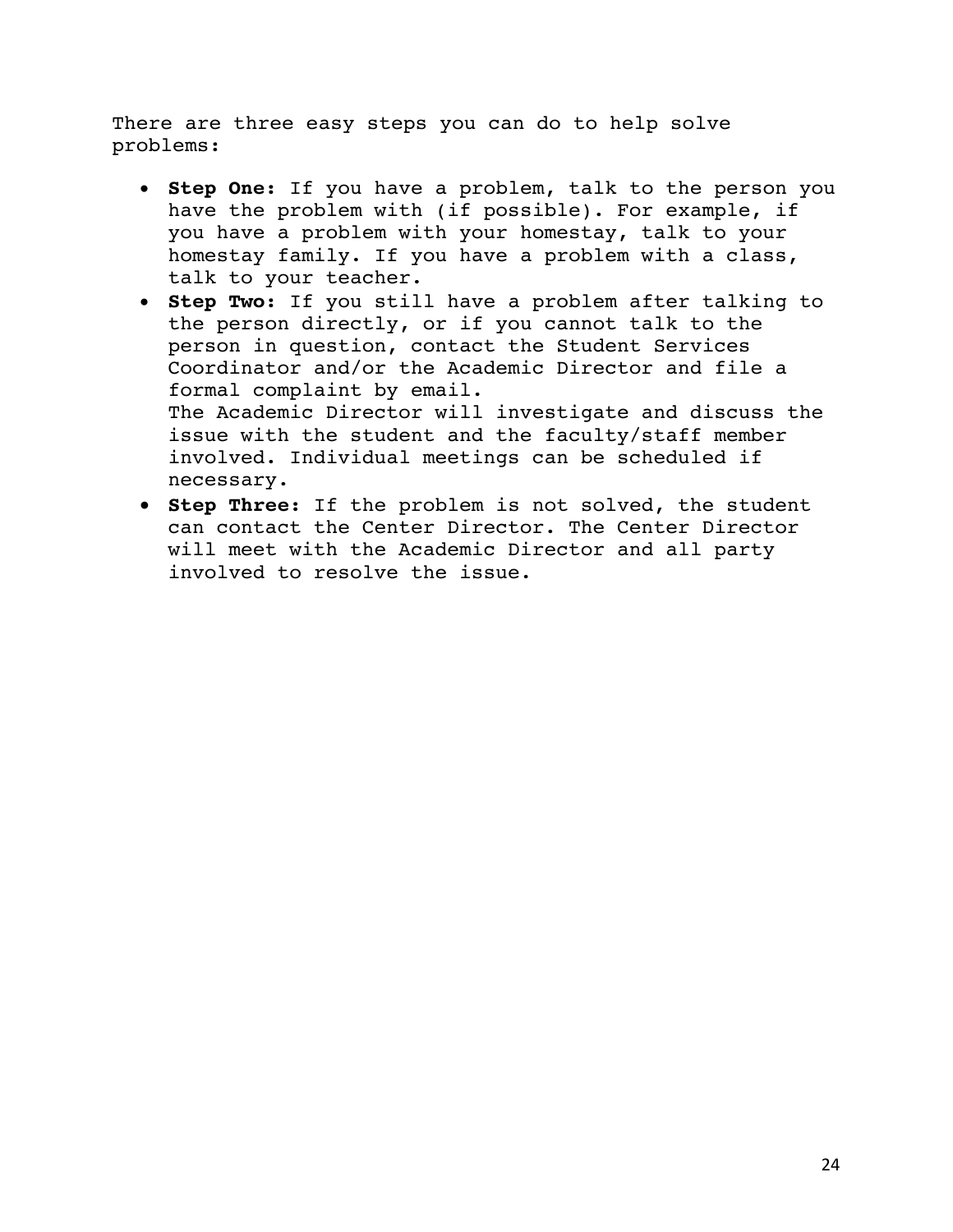#### Appendix

# **Goals/Exit Criteria for**

### **Beginning Level**

After completing Beginning Level, students are able to do the following:

Reading/Writing class

reading tasks: Students are able to read and understand sholi, straight-forward texts, such as

- simple instructions
- directions
- signs and ads
- menus
- simple charts and graphs
- children's literature (novellas, short stories, poems)

#### reading strategies:

In dealing with texts at their reading level, students are able to

- predict using titles, subtitles, pictures, and charts/tables
- identify the topic and main idea
- restate the main points of readings
- recognize general and specific ideas
- use context clues to determine meaning
- scan for specific information

writing tasks:

Students are able to

- fill out forms
- write checks
- write short emails
- write personal letters
- write paragraphs providing personal information
- write descriptive paragraphs
- write narrative

paragraphs Students can

use

- simple sentences
- capitalization and end punctuation
- paragraph form: topic sentence, supporting sentences, concluding sentence
- indenting/margins
- basic spelling conventions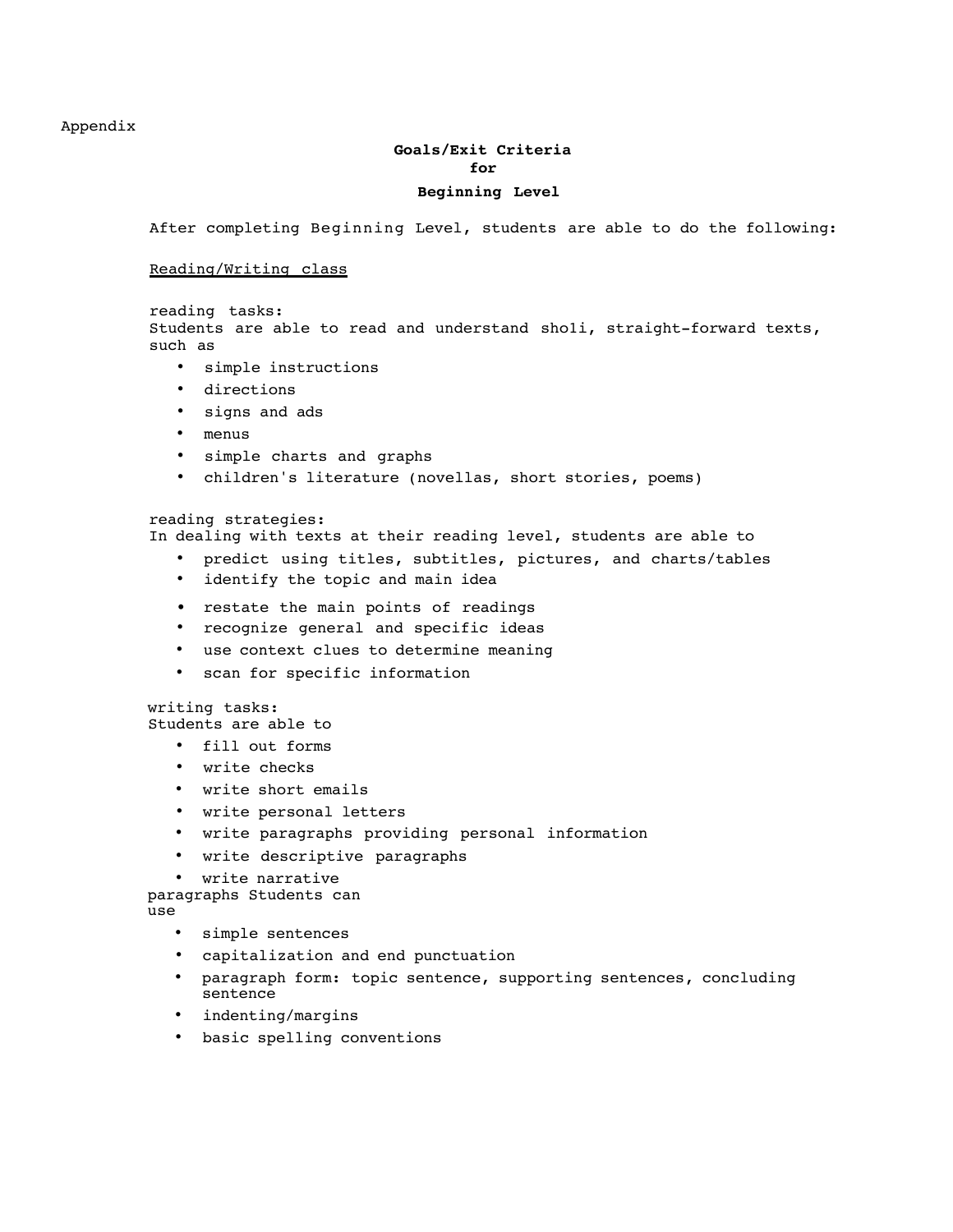writing strategies: Students can

- brainstorm
- narrow the topic

#### Listening/Speaking class

Listening tasks: Students are able to understand

- short, simple statements
- basic courtesy formulas (sorry, thank you, etc.)
- greetings
- introductions
- simple requests, directions and instructions
- numbers, times, prices, days, months, and years
- general conversation topics such as daily routines, leisure, family, school, transpo1iation, and weather

#### Listening strategies:

In dealing with language at their level, students can

- pay attention to nonverbal cues and tone to aid comprehension
- ask for repetition/clarification/slowing down
- listen for the main idea
- listen for details and examples

### Speaking tasks:

Students can

- make short, simple statements
- use basic courtesy formulas (sorry, thank you, etc.)
- greet
- say goodbye
- introduce
- give personal information (name, address, phone, age, family, etc.)
- communicate basic needs and desires
- express preferences
- order food
- ask for intonation and help
- ask for and give simple directions
- use numbers, times, prices, days, months, and years
- describe using adjectives
- talk about their personal life, daily routines, leisure, family, school, transpo1iation and weather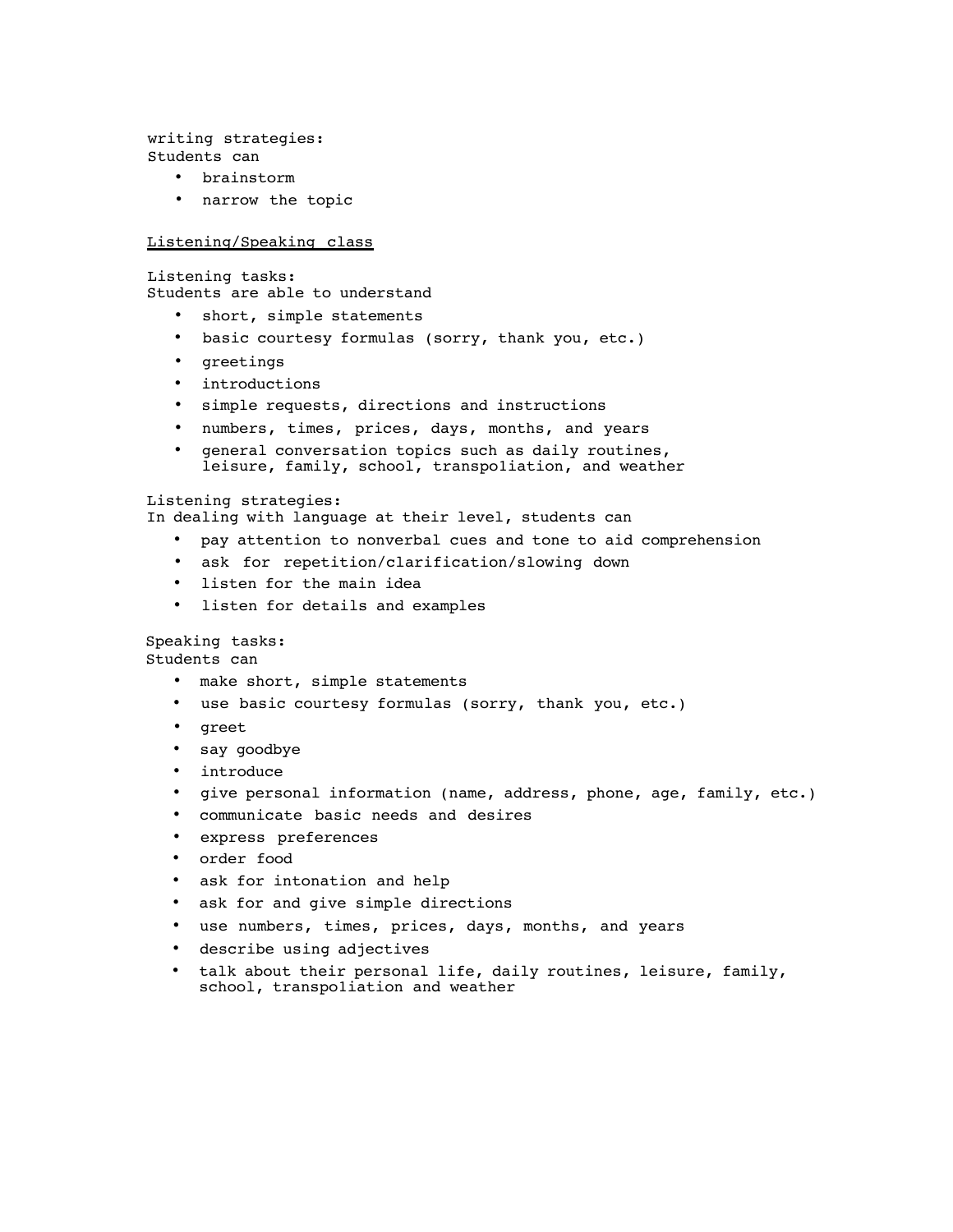Speaking strategies: Students can

- ask how to say something in English
- use question intonation

Grammar class

Students can use the following structures: verb "to be" simple present (regular forms) simple past (regular forms) future (going to) adverbs of frequency count and noncount nouns personal pronouns possessives prepositions of place WH questions modals there is I there are subject-verb agreement first person purpose/degree of competence: to talk about plans to talk about routine to talk about price to give directions to ask for information to ask for help to narrate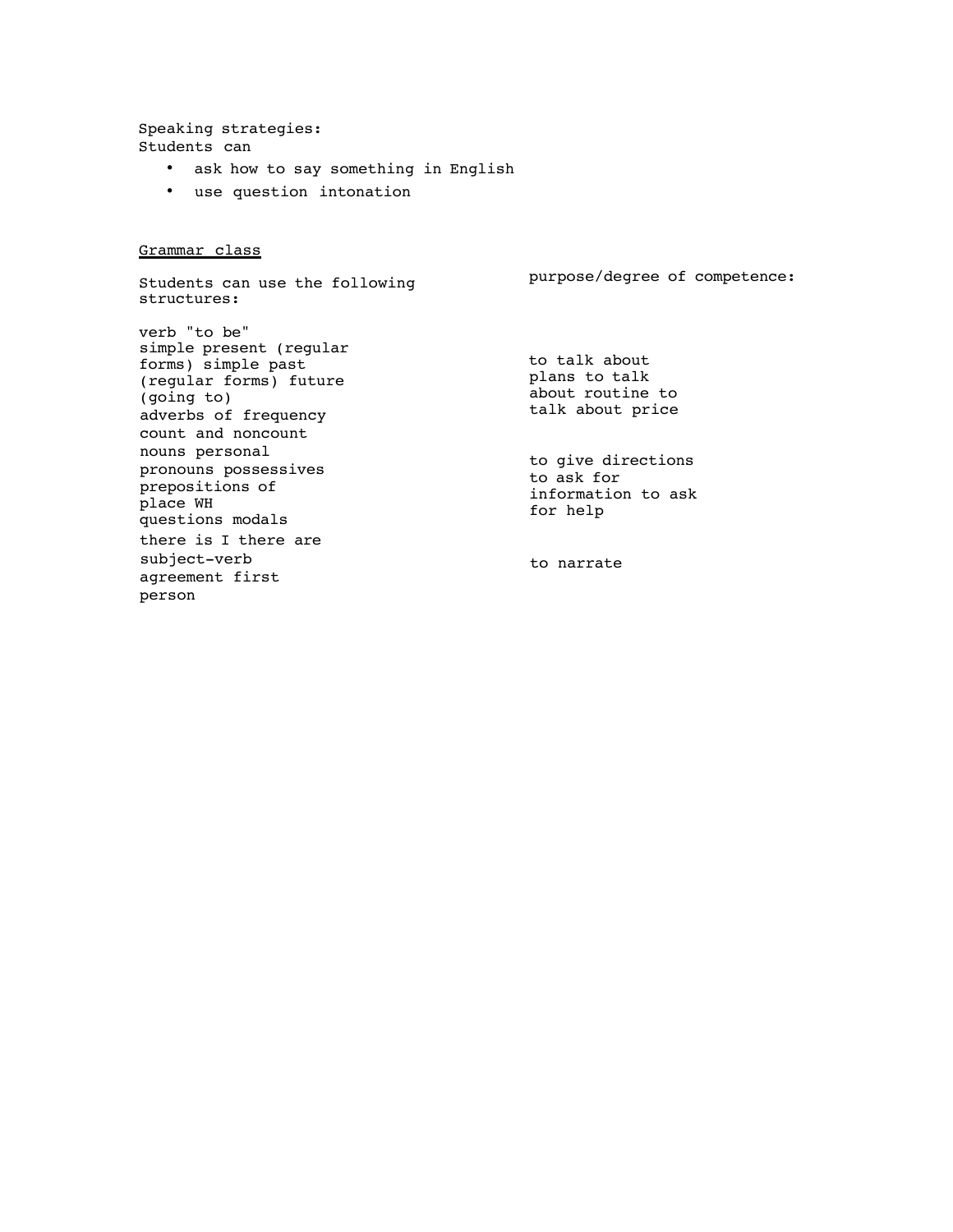#### **Goals/Exit Criteria**

**for**

#### **Pre-Intermediate Level**

After completing Pre-Intermediate Level, students are able to do the following:

#### Reading/Writing class

reading tasks: Students are able to read and understand short texts such as

- short popular magazine articles
- short letters/memos

• literature for elementary-age native speakers (novels, short stories, poems) Students can

- summarize the plot of a story
- describe the main characters of a story

reading strategies:

In dealing with texts at their reading level, students are able to

- predict content
- restate the main points of readings
- recognize the relationship of suppo1iing details to the main idea
- use context clues to dete1mine meaning
- scan for specific information
- skim for general meaning

#### writing tasks:

Students are able to write

- 3-paragraph essays
- narrative essays
- descriptive essays
- process essays
- letters

Students can

use

- thesis statements
- paragraph form: topic sentences, supporting sentences, conclusions
- essay form: introduction, body, and conclusion
- . simple compound sentences
- capitalization and end punctuation
- indenting/margins
- spelling conventions, including common exceptions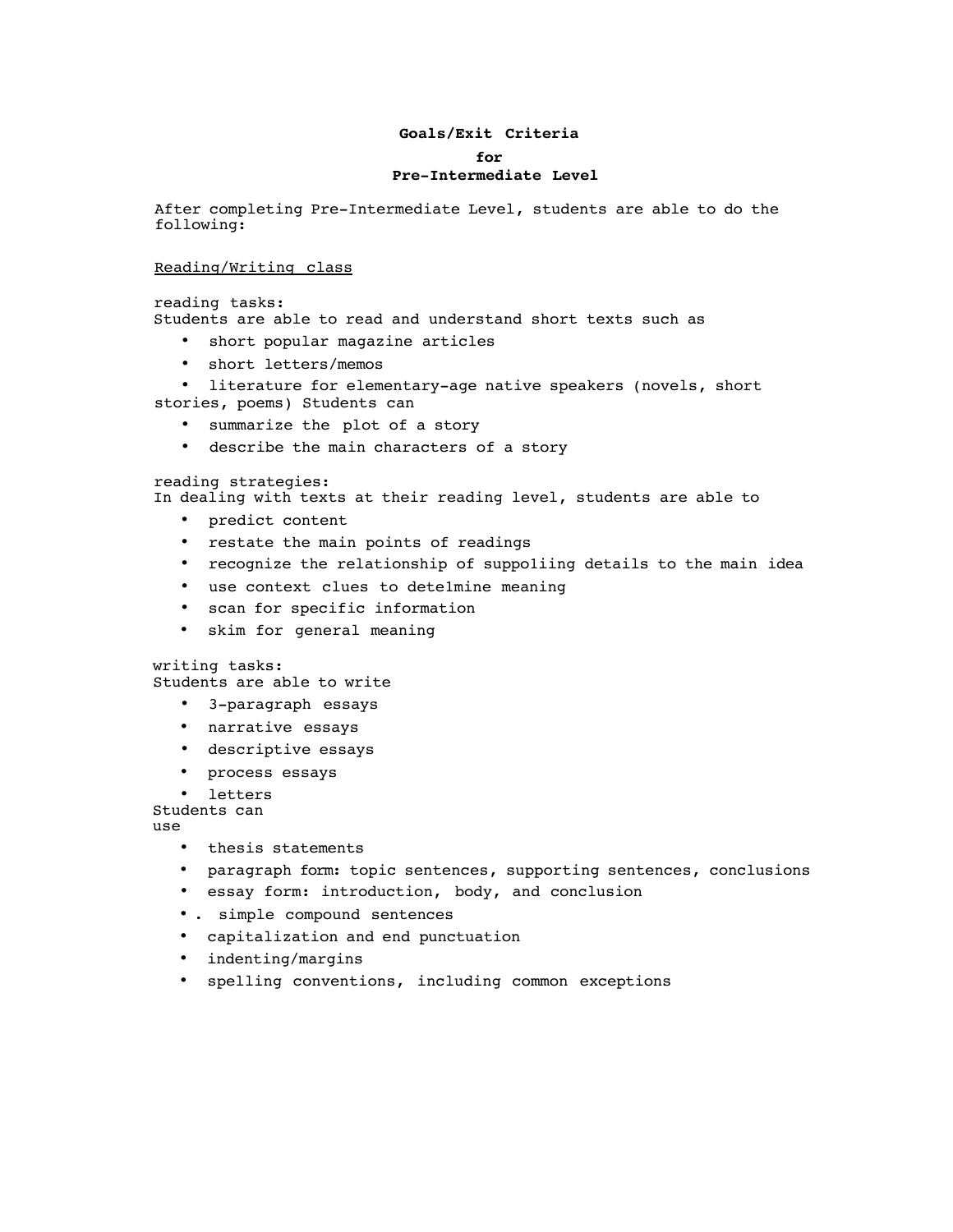writing strategies: Students can

- brainstorm
- write multiple drafts/revise

#### Listening/Speaking class

Listening tasks:

Students can understand

- slow, clear speech
- directions and instructions
- conversation on general topics, such as weather, food, family, school, jobs
- simple info1mation on the telephone
- large numbers

#### Listening strategies:

In dealing with language at their level, students can

- ask for repetition/clarification/slowing down
- listen for the main idea
- listen for details and examples
- ( guess meaning from context
	- use previous knowledge to aid comprehension

#### Speaking tasks: Students can

- interview classmates
- give directions and instructions
- make plans and arrangements
- make suggestions and give advice
- talk about past experiences
- talk about ideas
- talk about plans and possibilities
- compare people and places
- give and respond to compliments
- apologize
- make excuses

# Speaking strategies:

Students can

- start a conversation
- use intonation for emphasis
- use circumlocution (find another way to say it)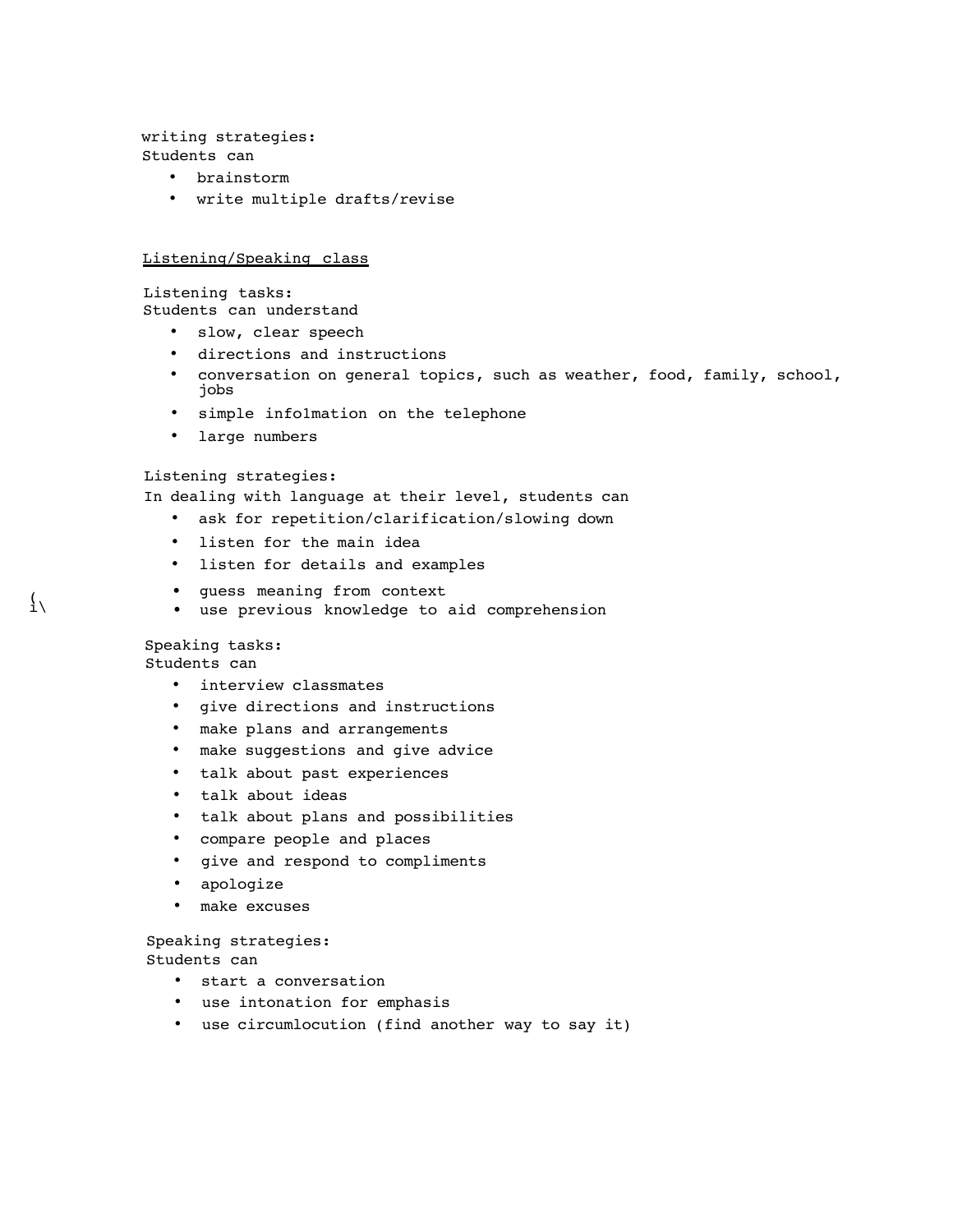#### Grammar class

Students can use the following structures:

present/past progressive past tense (-ed and used to) past progressive future with "will" future with "may" and "might" since/for imperative form subject-verb agreement modals

comparatives/superlat ives prepositions of time direct and indirect objects reflexive pronouns articles comma basic transitions (first, next, finally)

purpose/degree of competence

to talk about plans and predictions to talk about possibilities to talk about the past for giving instructions begim1ing familiarity for making suggestions, giving advice, asking for permission, talking about possibilities for comparing people and places

beginning familiarity beginning familiarity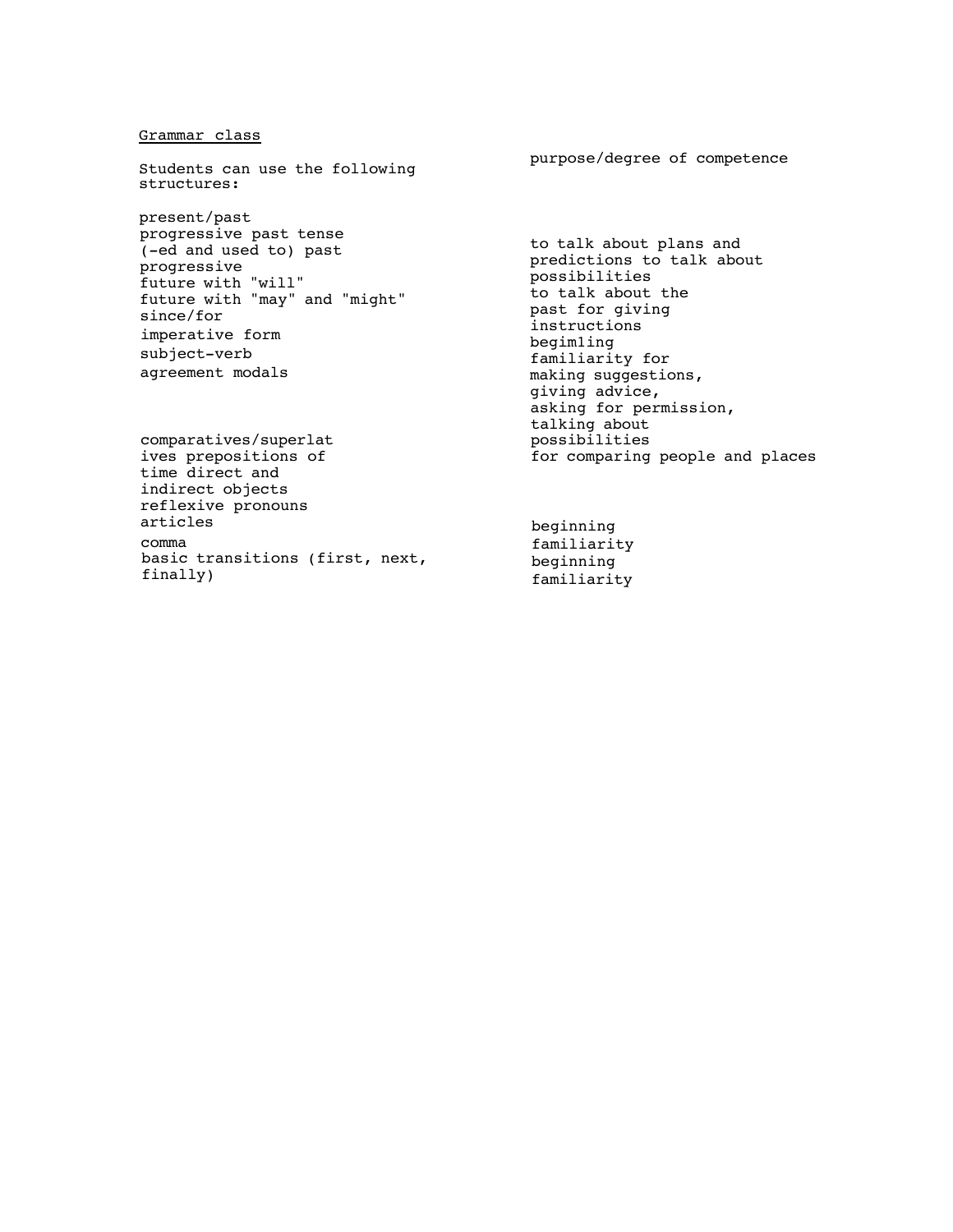#### **Goals/Exit Criteria for Intermediate Level**

After completing Intermediate Level, students are able to do the following:

#### Reading/Writing class

#### reading tasks:

Students are able to read and understand texts such as

- popular magazine articles
- short newspaper articles
- short essays
- short letters/memos
- literature for pre-teen native speakers (novels, short

stories, and poems) Students can

- discuss plot and character development in a story
- recognize the theme of a story

#### reading strategies:

In dealing with texts at their reading level, students are able to

- recognize the relationship of supporting details to the main idea
	- use context clues to determine meaning
	- use stems and affixes to detem1ine meaning of new vocabulary
	- scan and skim
	- summarize
	- identify referents

#### writing tasks:

Students are able to write

- short articles
- business letters/faxes/memos
- 5-paragraph essays
- narrative essays
- descriptive essays
- process essays
- compare/contrast essays
- summarie
- s Students can

use

- thesis statements and support
- paragraph form: topic sentences, supporting details, and conclusions
- essay form: introduction, body, and conclusion
- compound and complex sentences
- reported speech and dialogue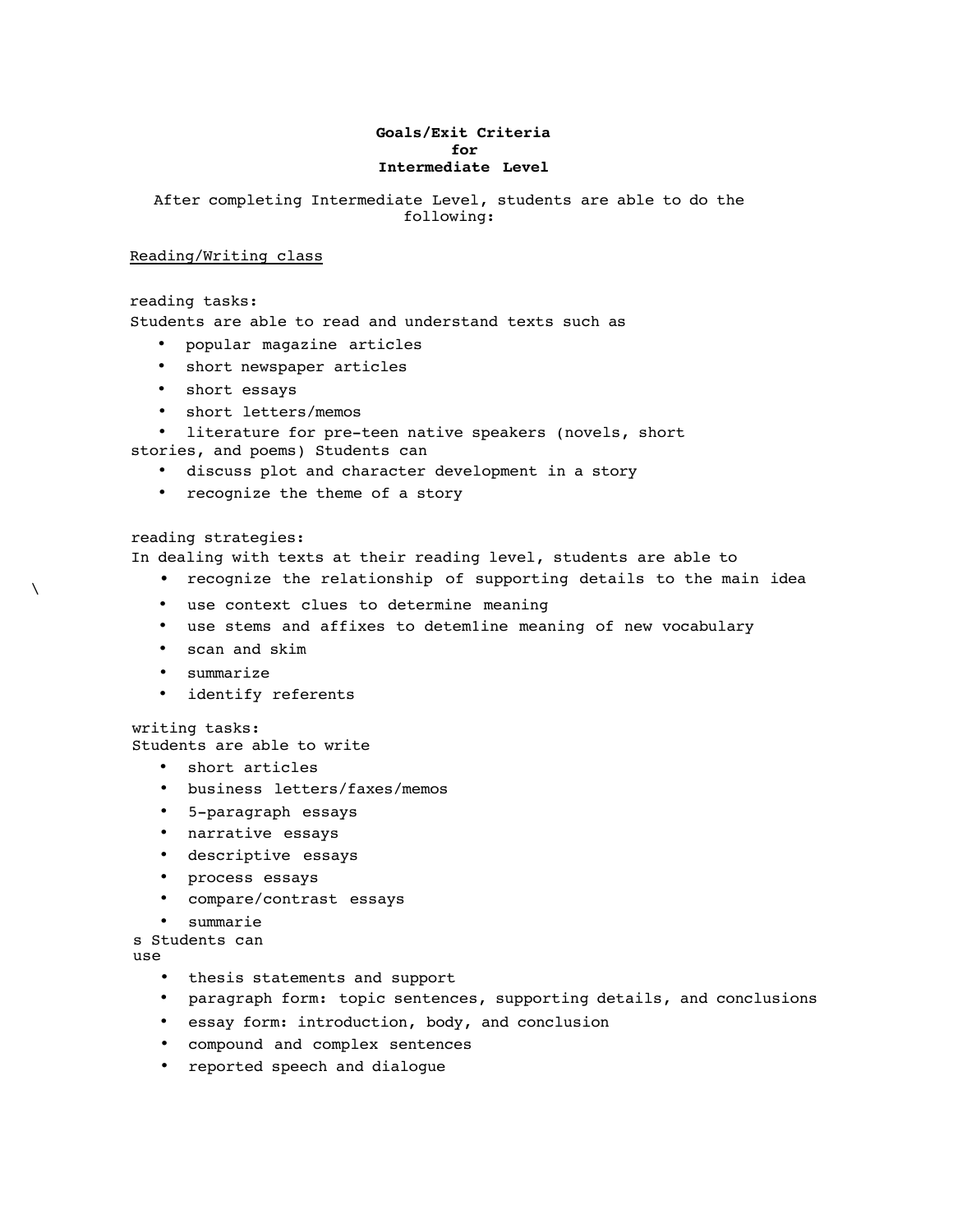```
writing strategies:
Students can
   o use pre-writing methods (brainst01ming, clustering, freewriting,
   outlining, etc.)•
    write multiple drafts I revise
```
#### Listening/Speaking class

Listening tasks: Students can

- understand clear, non-colloquial speech
- use the telephone to get information and make appointments
- take a simple phone message
- understand instructions and directions
- understand recommendations and advice
- understand general conversation on topics such as travel, school, social issues, and work

#### Listening strategies:

In dealing with language at their level, students can

- ask for clarification
- listen for the main idea
- listen for details and examples
- guess meaning from context
- use previous knowledge to aid comprehension
- take notes

Speaking tasks: Students can

- canyon a simple conversation with a native speaker on general topics such as travel, academics, social issues, and work
- give directions and instructions
- report speech
- ask for and give recommendations and advice
- give opinions on familiar topics
- interview classmates/native speakers and summarize information
- use the telephone to get information and make appointments
- leave a simple phone message
- prepare and give a 5-minute oral presentation

### Speaking strategies:

Students can

- keep a conversation going
- use intonation for emphasis
- use circumlocution (find another way to say it)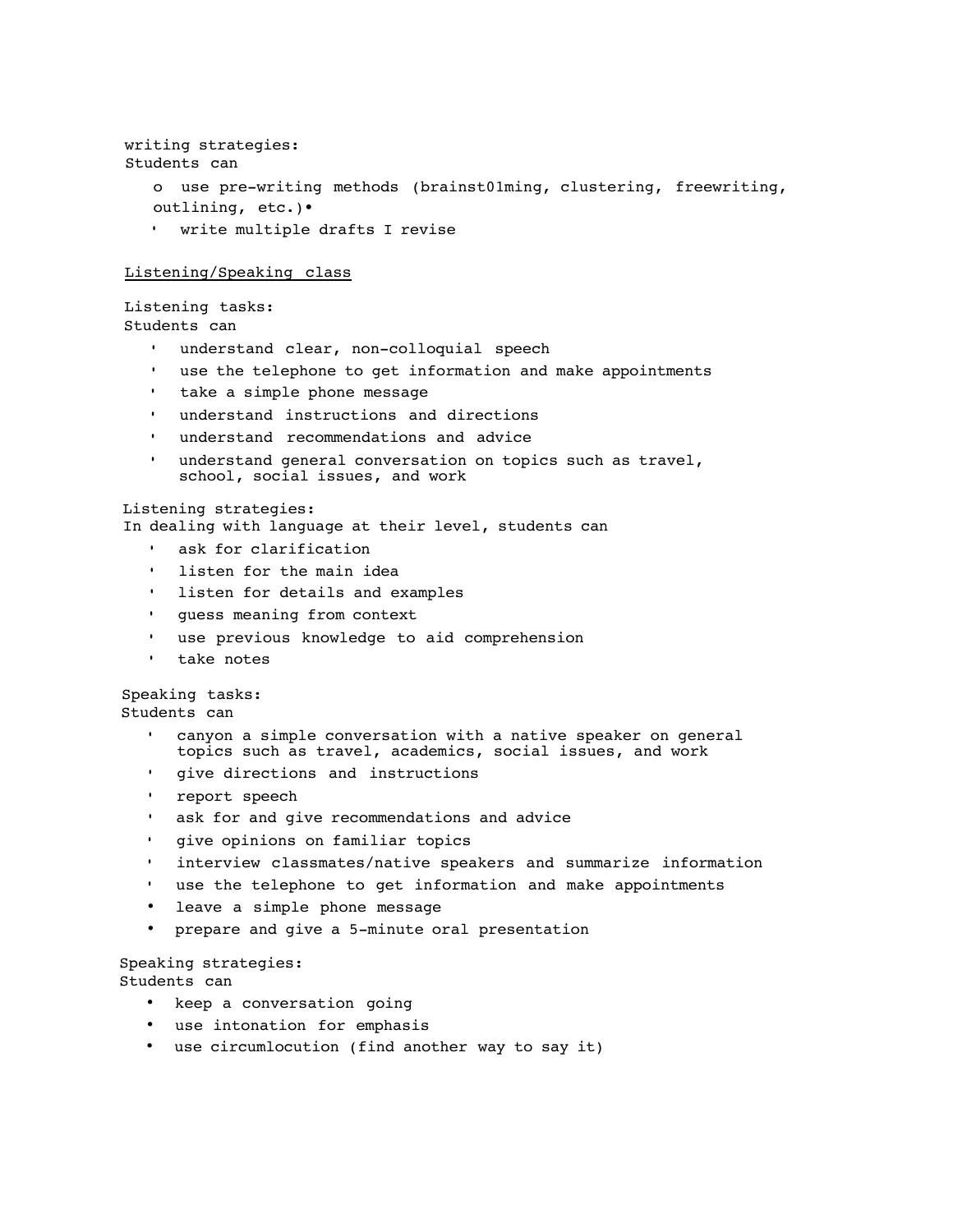• use oral presentation skills, such as well-prepared content, organization of ideas, a clear point, use of details and examples, good conclusion, use of notecards, level- appropriate grammar, clear pronunciation, volume, eye contact, etc.

#### Grammar class

Students can use the following structures: purpose/degree of competence:

perfect tenses conditionals passive vs. active voice comparatives and superlatives adverb and adjective clauses modals and phrasal modals conjunctions articles reported speech and dialogue transitions (therefore, as a result, on the other hand) to establish hypotheses beginning familiarity to ask for advice and give permission

gerunds and infinitives beginning familiarity relative clauses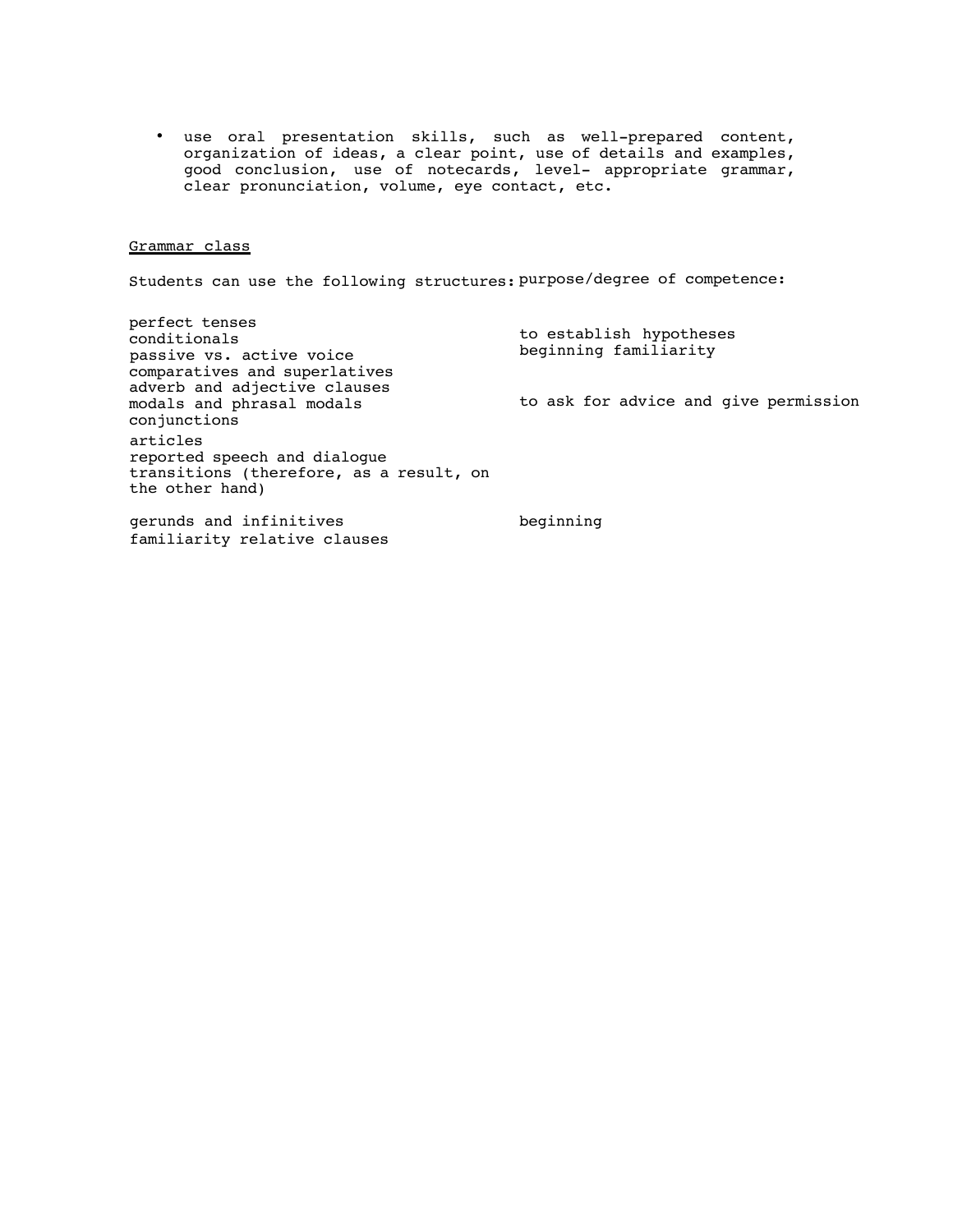### **Goals/Exit Criteria for**

#### **High Intermediate Level**

After completing High Intermediate Level, students are able to do the following:

#### Reading/Writing class

reading tasks: Students are able to read and understand texts such as

- popular magazine articles
- short internet/newspaper articles
- textbook excerpts

literature for teenage native speakers (novels, short stories, and poems) Students can

• analyze characters, plot, theme, and tone in a story

reading strategies:

In dealing with texts at their reading level, students are able to

- o use context clues to determine meaning
- use stems and affixes to detelmine meaning of new vocabulary
- scan and skim
- summarize
- differentiate between fact and opinion
- understand generalizations
- make inferences
- adapt a reading strategy to fit the task

writing tasks: Students can write

- articles
- 
- business letters/faxes/memos
- notes on lectures and readings
- 30-minute timed essays
- summaries
- 2-3-page academic essays
- compare/contrast essays
- cause/effect essays
- classification essays
- argument/persuasion essays
- reviews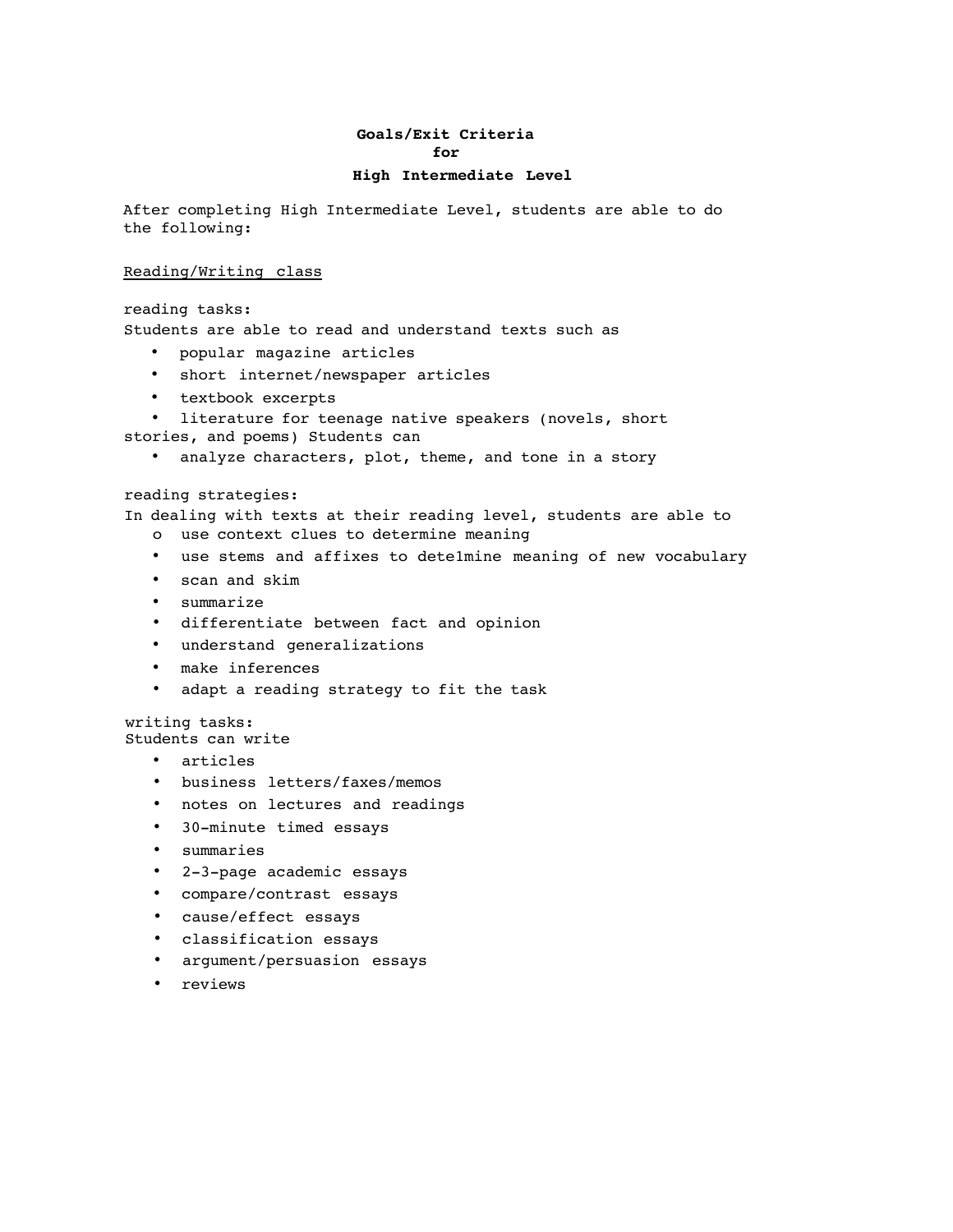Students can use

- essay form: introduction, body, and conclusion
- thesis and support
- transitions (therefore, as a result, on the other hand)
- compound and complex sentences
- reported speech and dialogue
- coherence and cohesion
- varying sentence length
- commas, colons and semi-colons

writing strategies:

Students can

- use pre-writing methods (brainstorming, clustering, freewriting, outlining, etc.)
- write multiple drafts/revise
- self-correct/evaluate through checklists, self and peer editing
- paraphrase and avoid plagiarism

#### Listening/Speaking class

Listening tasks: Students can understand

- clear speech at near-native speed with some need for clarification
- key points of lectures
- a detailed phone messages
- common reduced forms
- conversations on a wider variety of subjects, such as environment, politics, science, a1i and business

#### Listening strategies:

In dealing with language at their level, students can

- take notes on lectures using abbreviations, outlining, listing key points and impo1tant details, listening for redundancy, etc.
- recognize register (levels offom1ality)
- summarize
- recognize cues for rhetorical patterns in lectures (process, classification, compare/contrast, etc.)

Speaking tasks: Students ca11

- canyon a conversation with a native speaker on a wider variety of topics such as environment, politics, science, art and business
- leave a detailed phone message
- ( express abstract ideas
	- defend viewpoints using analogy and exemplification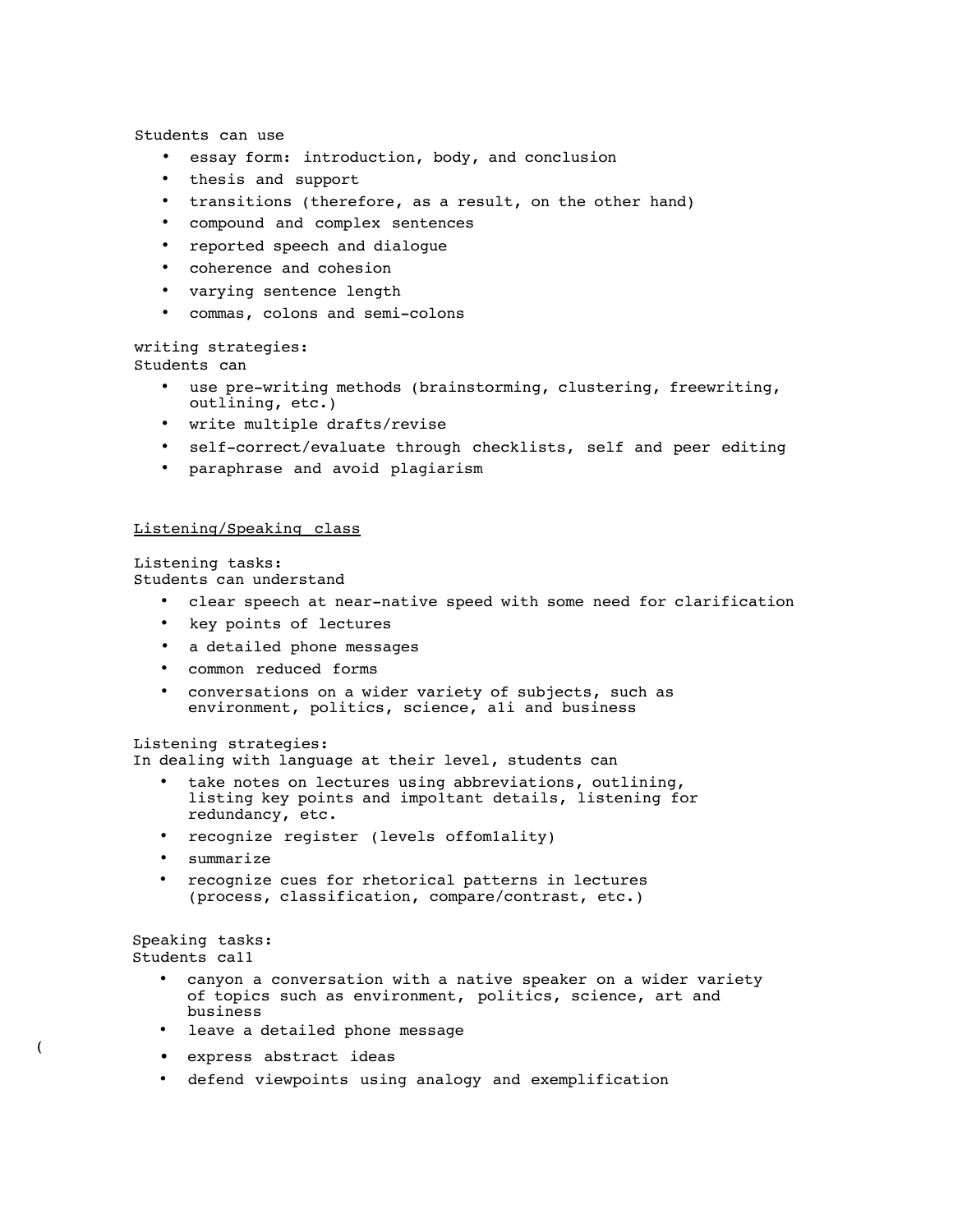- establish hypotheses
- approve and disapprove (politely)
- seek advice
- express intentions
- prepare and give a IO-minute oral presentation

Speaking strategies:

In dealing with language at their level, students can

- change the subject
- 
- use circumlocution (find another way to say it)<br>use oral presentation skills, such as well-prepared content,<br>organization of ideas, a clear point, use of details and examples,<br>good conclusion, use of notecards, level
	- appropriate grammar, clear pronunciation, volume, eye contact, etc.
- manage a conversation by changing the subject, interrupting, using conversation fillers, asking for additional information, checking for and indicating understanding, etc.

Grammar class

Students can use the following structures:

purpose/degree of competence:

beginning familiarity

r common verbal idioms perfect tenses conditionals stative verbs relative clauses adverbial phrases and clauses passive vs. active voice modals gerunds and infinitives articles reported speech and dialogue complex sentences

to express obligation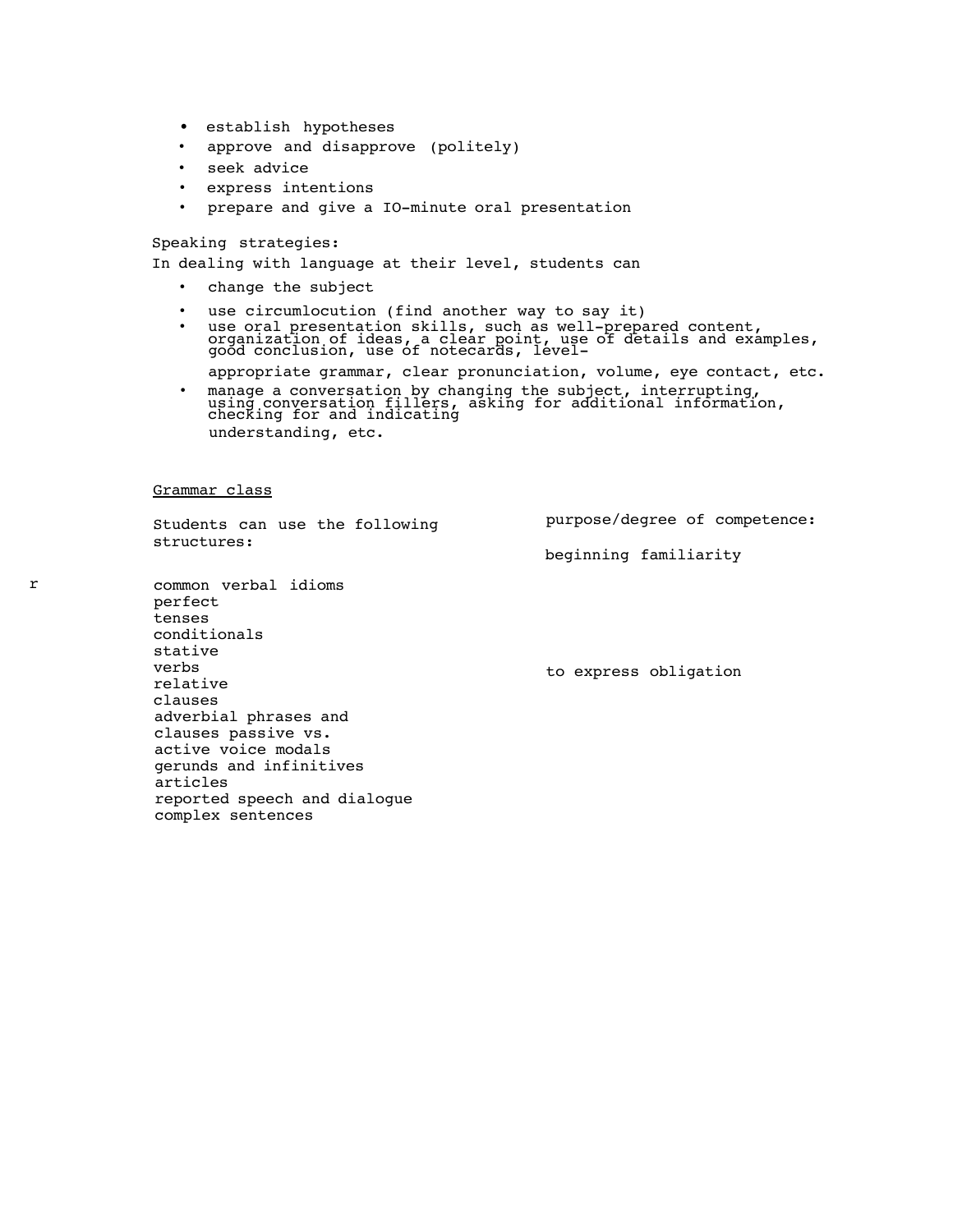#### **Goals/Exit Criteria for Advanced Level**

After completing Advanced Level, students are able to do the following:

#### Reading/Writing class

reading tasks:

Students are able to read and understand texts such as

- newspaper/internet articles
- undergraduate level textbooks within their field
- undergraduate level academic articles

• literature for adult native speakers (novels, short stories, poems) Students can

analyze characters, plot, theme, irony and tone in a story

#### reading strategies:

In dealing with texts at their reading level, students are able to

- use context clues to determine meaning
- use stems and affixes to determine meaning of new vocabulaly
- scan and skim
- summarize
- make inferences
- adapt a reading strategy to fit the task
- outline/take notes on readings

writing tasks:

Students are able to write

- business letters/faxes/memos
- articles
- notes on lectures and readings
- 30-minute timed essays and essay exams
- summaries
- 3-5 page academic essays
- cause and effect essays
- argument/persuasion essays
- classification essays
- definition essays
- reviews
- research
- papers Students

can use

- essay format: introduction, body, and conclusion
- thesis and support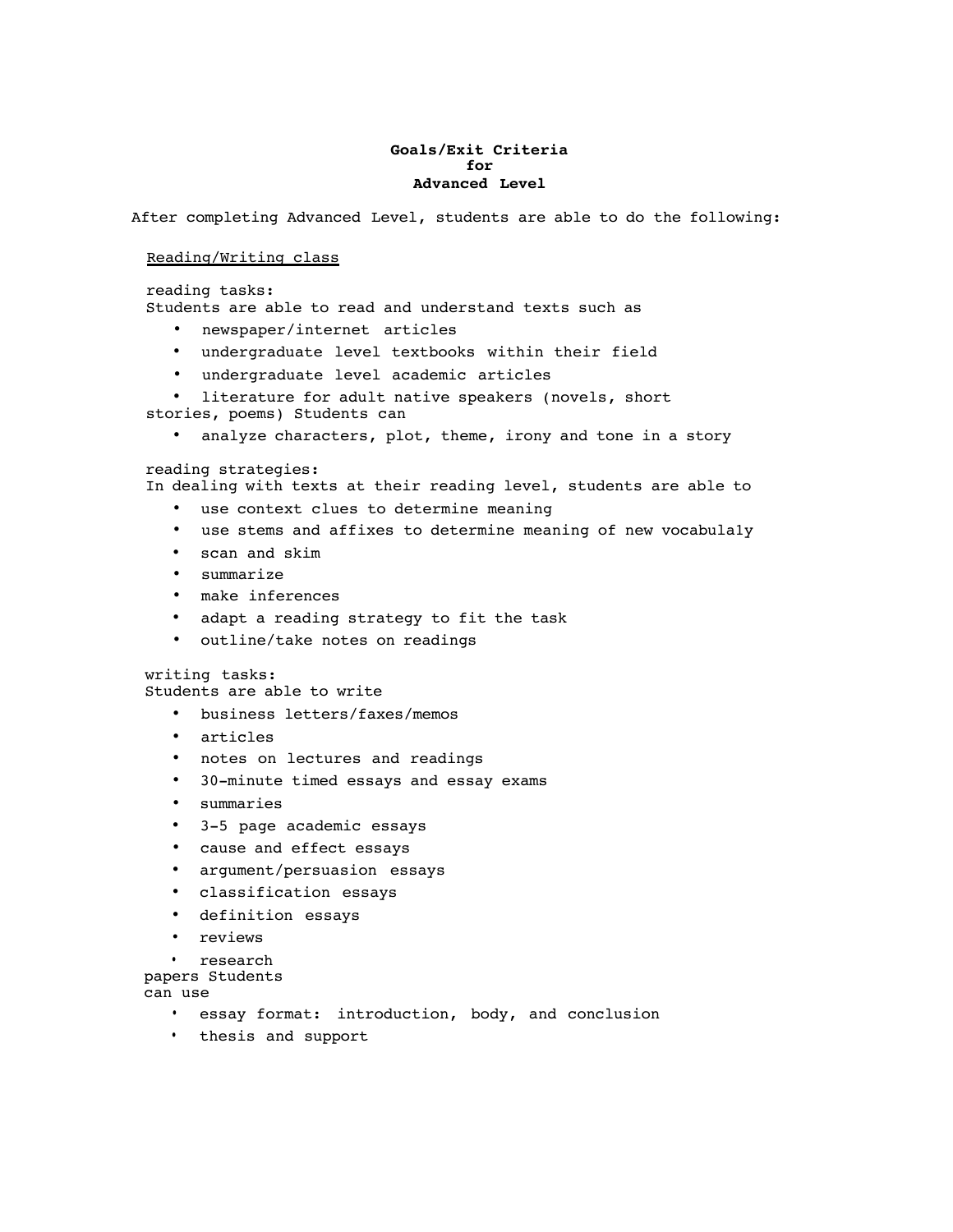- ( transitions (therefore, fm1he1more, as a result, etc.)
- compound and complex sentences
- reported speech and dialogue
- coherence and cohesion
- synonyms, metaphors and similes
- both first and second person points of view
- research paper/bibliography format
- commas, colons and semi-colons

• varying sentence

length Students can

sunmlarize, paraphrase, and cite quotations appropriately

writing strategies: Students can

- - use pre-writing methods (brainstorming, clustering, free $\lbrack \cdot \rbrack$ iting, outlining, etc.)
	- write multiple drafts/revise
	- self-correct/evaluate through checklists, self and peer editing
	- paraphrase and avoid plagiarism
	- use notecards to organize research

#### Listening/Speaking class

Listening tasks:

Students can

- generally understand both formal and informal conversation on most topics at near-native speed
- understand key points of lectures
- understand movies and TV news
- understand collllllon idioms
- understand common reduced fo1ms

#### Listening strategies:

In dealing with language at their level, students can

- take notes on lectures using abbreviations, outlining, listing key points and important details, synthesizing info1mation, listening for redundancy, etc.
- recognize register (levels of formality)
- summarize
- recognize cues for rhetorical patterns in lectures (process, classification, compare/contrast, etc.)

Speaking tasks: Students can

- participate fully and actively in discussions on most topics
- use the language to analyze, compare, and evaluate